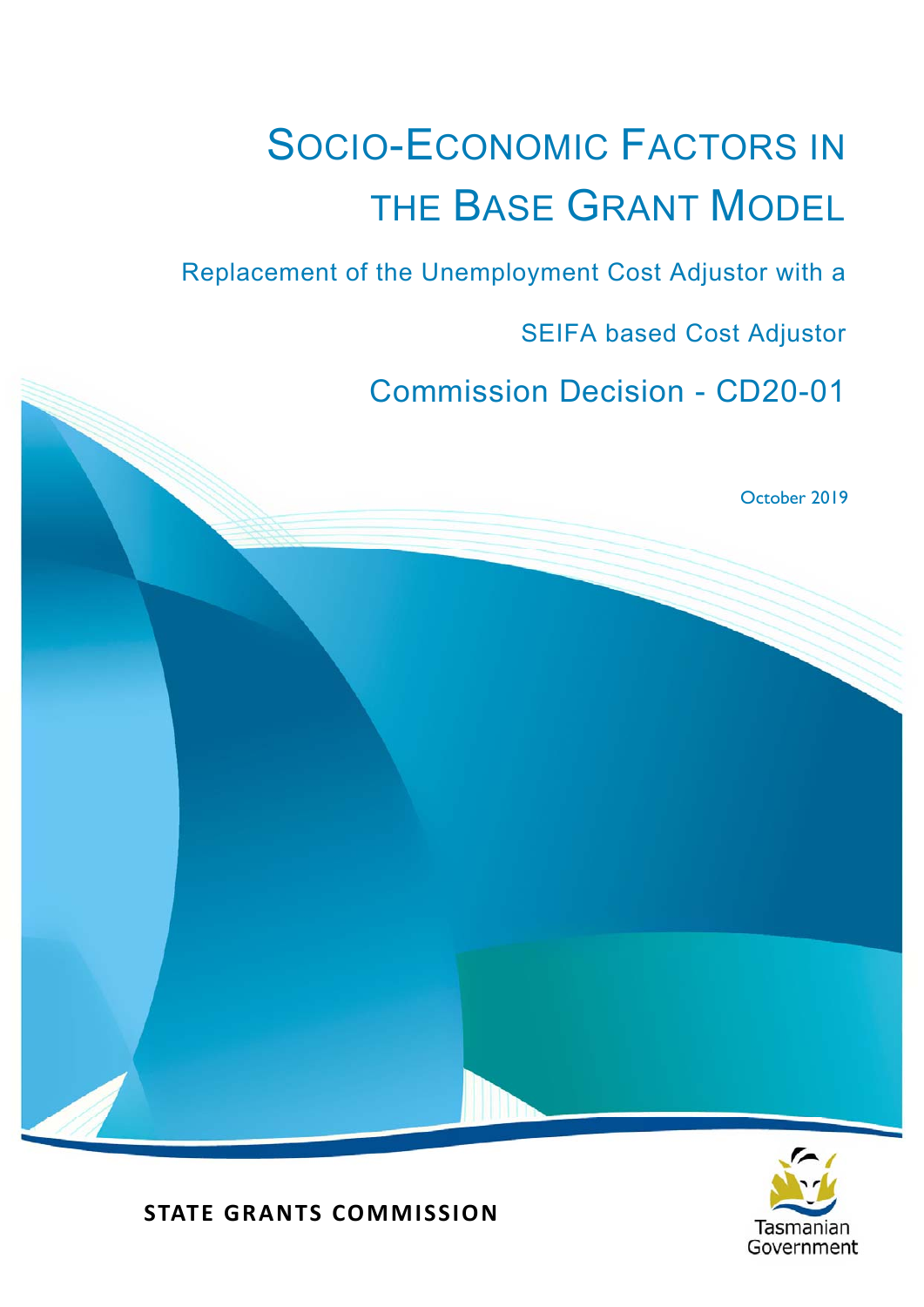## **Contents**

|                | <b>EXECUTIVE SUMMARY</b>                                                                    | 3  |
|----------------|---------------------------------------------------------------------------------------------|----|
|                | <b>TRIENNIUM REVIEW CONTEXT</b>                                                             | 5  |
| 1 <sup>1</sup> | BACKGROUND TO REVIEW OF THE UNEMPLOYMENT COST ADJUSTOR                                      | 6  |
| 2.             | PROPOSAL TO REPLACE UNEMPLOYMENT COST ADJUSTOR WITH AN IRSD INFORMED<br>SEIFA COST ADJUSTOR | 9  |
|                | 3. DESIGN OF THE NEW COST ADJUSTOR                                                          | 11 |
| 4.             | <b>FEEDBACK</b>                                                                             | 13 |
|                | <b>SUBMISSIONS AND TIMEFRAMES</b>                                                           | 14 |
|                | <b>APPENDICES</b>                                                                           | 15 |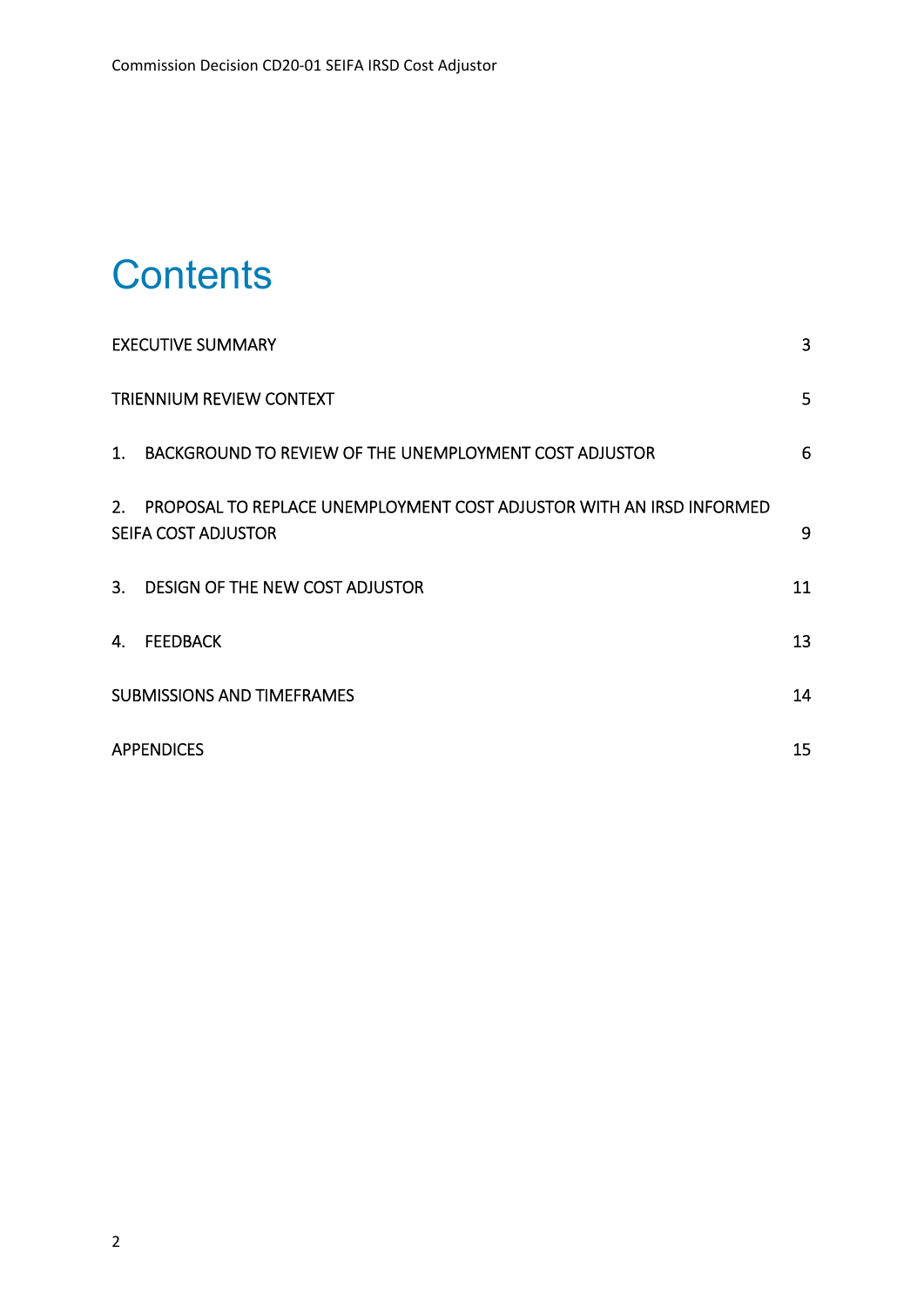## Executive Summary

The State Grants Commission's Base Grant Model currently includes an Unemployment Cost Adjustor as a proxy measure for measuring socio‐economic factors/demographics of a community and effects on council expenditure.

Over the past two years, the Commission has:

- Asked councils if socio‐economic factors are appropriately reflected in the Commission's Unemployment Cost Adjustor, and if not, what would be a better measure of the impacts. The Commission heard from councils that socio-economic factors/demographics of a community do impose on councils and this impost is much more broadly felt than the areas that the Commission's Unemployment Cost Adjustor currently applies<sup>1</sup>; and
- Designed a potential cost adjustor based on the Socio-Economic Indexes For Areas (SEIFA) using the Index of Relative Socio‐economic Disadvantage (IRSD) measure and modelled the potential impact of such a cost adjustor in the Commission's Base Grant Model compared to the Commission's existing Unemployment Cost Adjustor.

The Commission consulted with councils on DP19‐01 as part of the 2019 Hearings and Visits, and received written submissions on the SEIFA IRSD proposal. The feedback received from councils on the proposal indicated consistent support. The Commission discussed with councils the effect of concentrations of disadvantaged, the quantum of the costs adjustor (redistributive effect) and the expenditure categories to which a SEIFA Cost Adjustor should apply.

Following consideration of the submissions from councils and after further consideration of the relationship between the expenditure categories impacted by lower SEIFA ranked councils, the Commission has now made a decision that instead of its Unemployment Cost Adjustor, it would adopt an IRSD SEIFA Cost Adjustor as follows:

• commencing from the end of the 2019‐22 Triennium;

<sup>&</sup>lt;sup>1</sup> The Dropping off the Edge Index (https://dote.org.au/findings/full-report/) was also suggested but the Commission determined that the socio‐economic review only focus on using the SEIFA indicator.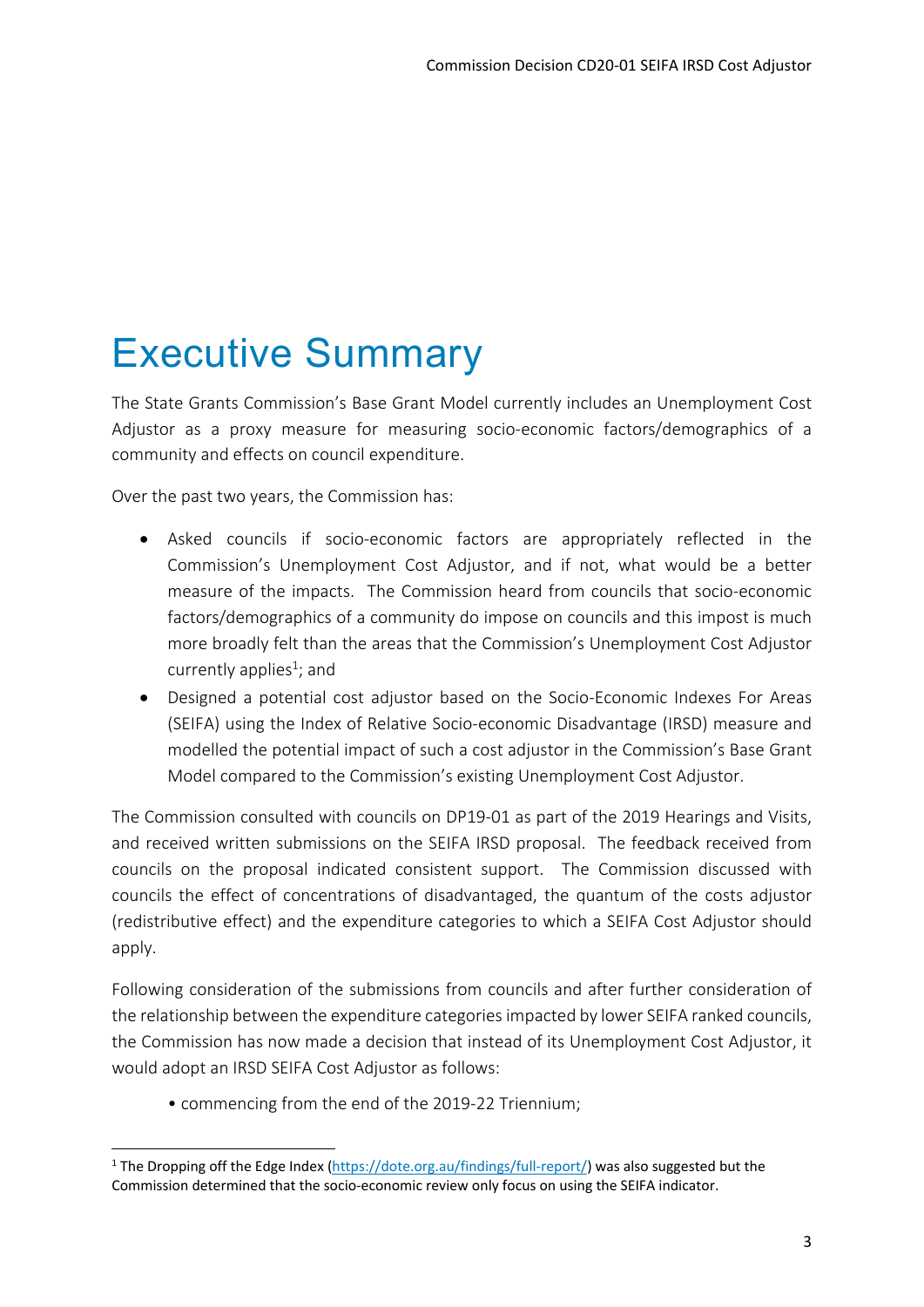- based on whole Local Government Areas rather than at the Australian Bureau of Statistics' Statistical Area Level 4 (SA4) level;
- applying to the Planning and Community Amenities expenditure category only; and,
- with an expenditure redistributive impact of at least \$1 million.

The Commission is circulating this proposal to councils to seek final views on this methodology change prior to its implementation.

Subject to council feedback and in line with the Commission's Triennium policy, this change is expected to first apply for determining the 2021‐22 Financial Assistance Grant allocations.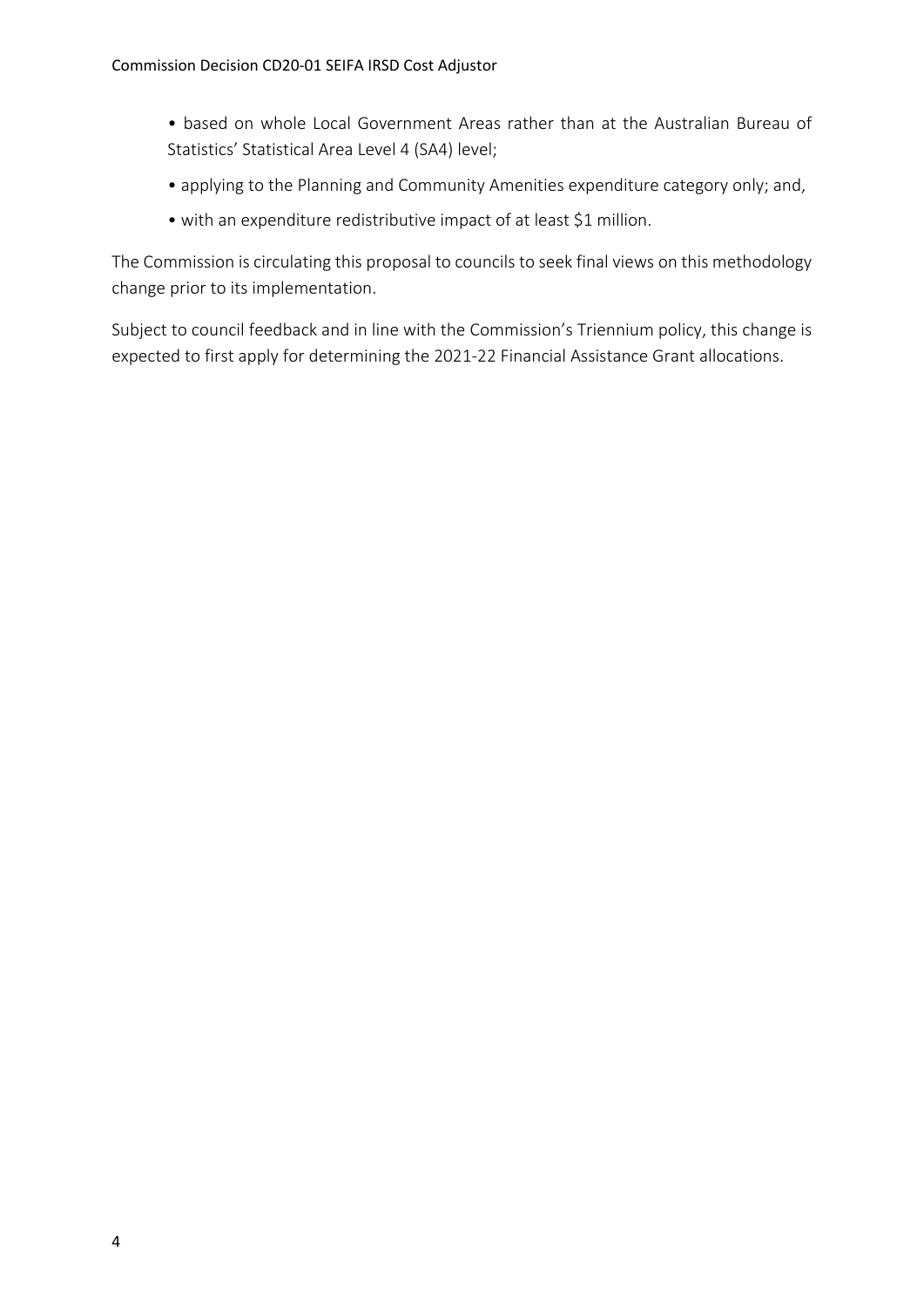## Triennium Review Context

The State Grants Commission (the Commission) is an independent statutory body established under the *State Grants Commission Act 1976* and is responsible for recommending the distribution of Australian Government and State Government funds to Tasmanian local government authorities. To ensure that the distribution of available funds is as equitable and contemporary as possible, the Commission continually monitors council practices and updates assessment methods and data where appropriate.

To provide some structure to updating the distribution methods of the Australian Government Financial Assistance Grants (FAGs), the Commission operates a triennial review policy whereby major methodology changes are introduced only every three years, with data updates and minor changes applied every year.

| Distribution | Action                        |
|--------------|-------------------------------|
| 2018-19      | Method Changes + Data Updates |
| 2019-20      | Data Updates                  |
| 2020-21      | Data Updates                  |
| 2021-22      | Method Changes + Data Updates |
|              |                               |

#### Overview of Triennial Review Period (FAGs)

As part of the Commission's review process, and in accordance with the Commission's 2019-22 Triennium Work Plan, the Commission is advising councils of its preliminary decision to remove the Unemployment Cost Adjustor it currently uses in its Base Grant Model and replace it with a SEIFA IRSD informed cost adjustor at the conclusion of the current triennium.

The Commission is providing councils with the opportunity to comment further on the Commission's preliminary decision, prior to implementation.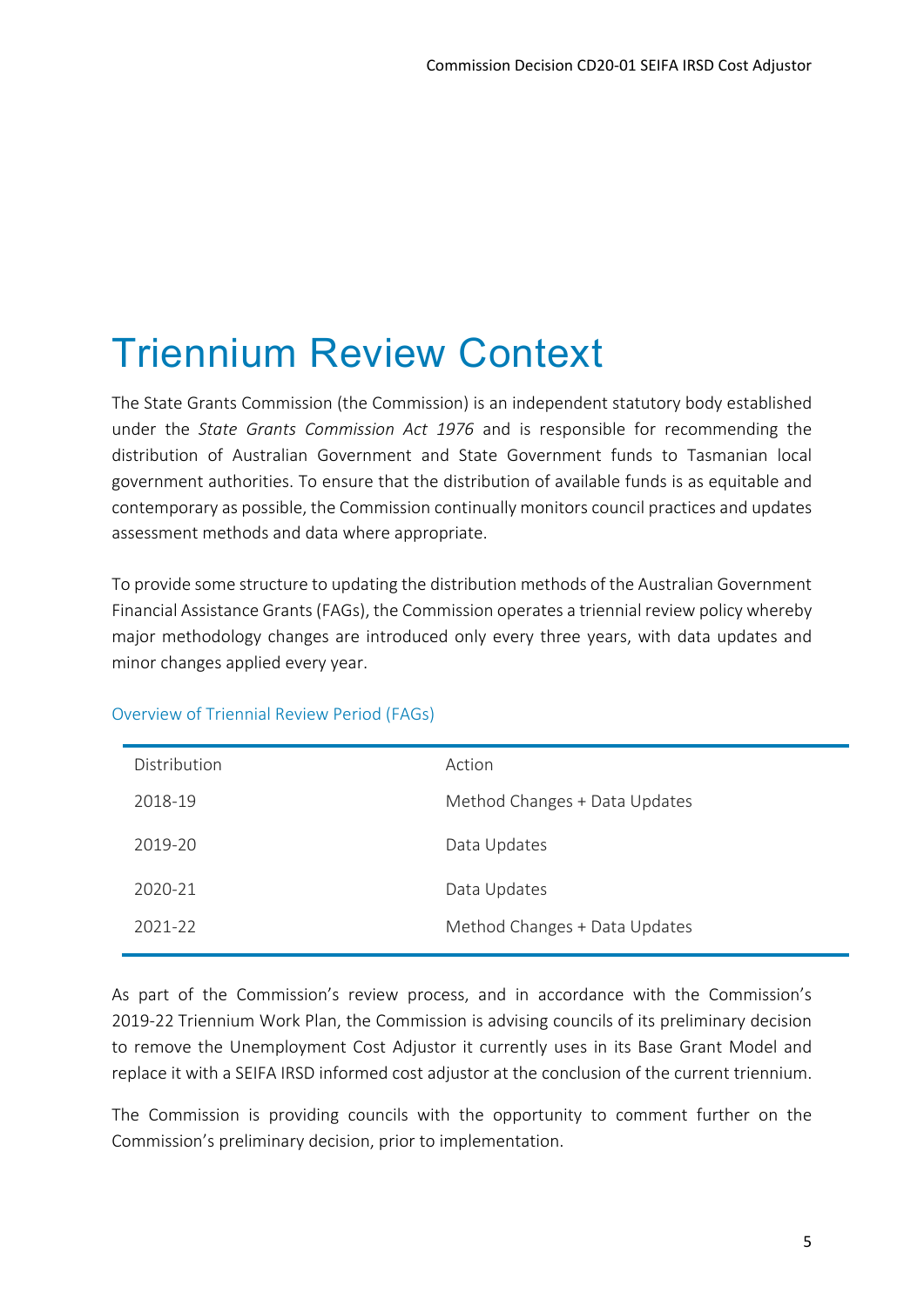### 1. Background to review of the Unemployment Cost Adjustor

Currently the only socio‐economic related cost adjustor the Commission recognises in its Base Grant Model is the Unemployment Cost Adjustor. Appendices 1 and 2 detail both the current design and its redistributive effect of the Unemployment Cost Adjustor based on the 2018‐19 Base Grant Model. The 2018‐19 Base Grant Model has been used for the purposes of this paper to maintain consistency with discussions with councils as part of DP19‐01.

In December 2017 the State Grants Commission (the Commission) released as part of its suite of publications to discuss with councils at the 2018 Hearings and Visits, a Conversation Starter paper titled CS18-02: *Socio-economic Impacts*. The Conversation Starter sought council comments on how different demographic groups presented challenges for councils beyond the standard service delivery cost for its population. The Commission asked councils if different demographic groups presented challenges for councils, and if so, which groups and in what forms were the challenges manifesting. The Commission sought this information to help it understand the main issues and drivers, and extent of the impacts, councils were experiencing as a result of different demographic groups in each municipality. The Commission sought to understand the extent to which these may, or may not, be adequately captured, or are consistent with, the Commission's Unemployment Cost Adjustor relativities and expenditure categories (Health Housing and Welfare and Law Order and Public Safety).

At its 2018 Hearings and Visits conducted in February‐March 2018 and in written submissions received by the Commission, the Commission heard that socio‐economic factors/demographics of a community impose costs on councils, these cost imposts have a much broader impact on council expenditure than the categories to which the Commission's current Unemployment Cost Adjustor applies, and these are influenced by the characteristics of the local government area's population such as income, education, health, and cultural background.

The following is a list of the examples provided by councils as demonstrating how the socio‐economic characteristics of its population affect service delivery/expenditure priorities: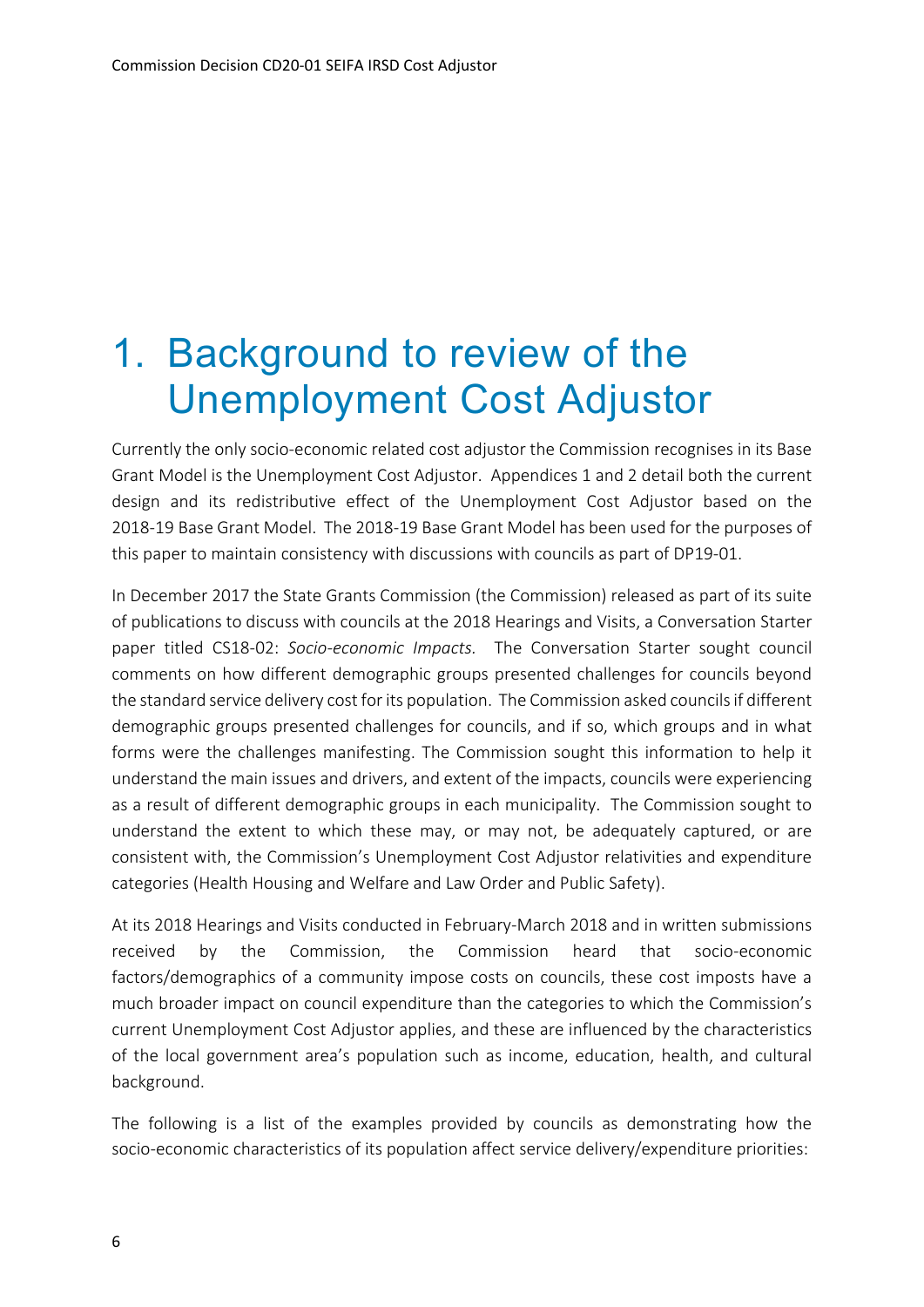- an ageing population places greater demand on council services and infrastructure needs, along with the necessity to continue using traditional engagement and communication methods;
- most councils have some involvement in youth programs, support, or the employment of dedicated youth officers;
- a lack of youth transport to further education or for employment is requiring some councils to provide some services to help support its community;
- the provision of support services to assist residents from varying cultural backgrounds;
- the provision of support services to assist residents with disabilities; and
- the need to consider differing service delivery in areas where unemployment and low incomes are prevalent.

In the cities and some coastal areas, councils noted that there is an extreme divide between the wealthy and low income areas, and this also creates challenges for rating and revenue raising. While noting this, the Commission's review of the socio‐economic effects review in the 2019‐22 Triennium has been limited to only be considering the impacts of socio‐economic factors on councils' expenditure requirements. It did not consider matters relating to the capacity to pay.

At the 2018 Hearings and Visits there was a considerable amount of support expressed for the Commission to replace its Unemployment Cost Adjuster with some measure that reflects the broader socio-economic factors that councils face. Of those councils seeking to have a socio‐economic indicator included in the Base Grant Model, there was wide, although not total, support for using the Socio‐Economic Indexes For Areas (SEIFA) index which is produced by the Australian Bureau of Statistics (ABS) every five years. Some reasons given for supporting the use of a SEIFA informed cost adjustor included that it is available for all local government areas, is an ongoing and periodically available indicator that has extensive rigour underpinning its calculation. It is a widely recognised and understood measure of population demographics, designed to return a statistically comparative measure between different geographic areas.<sup>2</sup>

Previous Commissions have considered the possibility of using SEIFA in the Base Grant Model. However, at that time it was determined that an unemployment measure was a reasonable proxy for measuring socio‐economic disadvantage. This approach was taken on the basis that SEIFA, whose results are ordinal  $(1^{st}, 2^{nd}, 3^{rd} ...)$  rather than cardinal  $(1, 2, 3, ...)$  in nature, is only available from census data, while unemployment data is obtainable annually. Therefore the Unemployment Cost Adjustor was retained because of its simplicity, and the availability of timely data.

Due to the broadening of the socio-economic factors impacting on councils, the Commission considered it appropriate to review this matter again and sought councils' views and comments

<sup>&</sup>lt;sup>2</sup> The Dropping off the Edge Index (https://dote.org.au/findings/full-report/) was also suggested but the Commission determined that the socio‐economic review only focus on using the SEIFA indicator.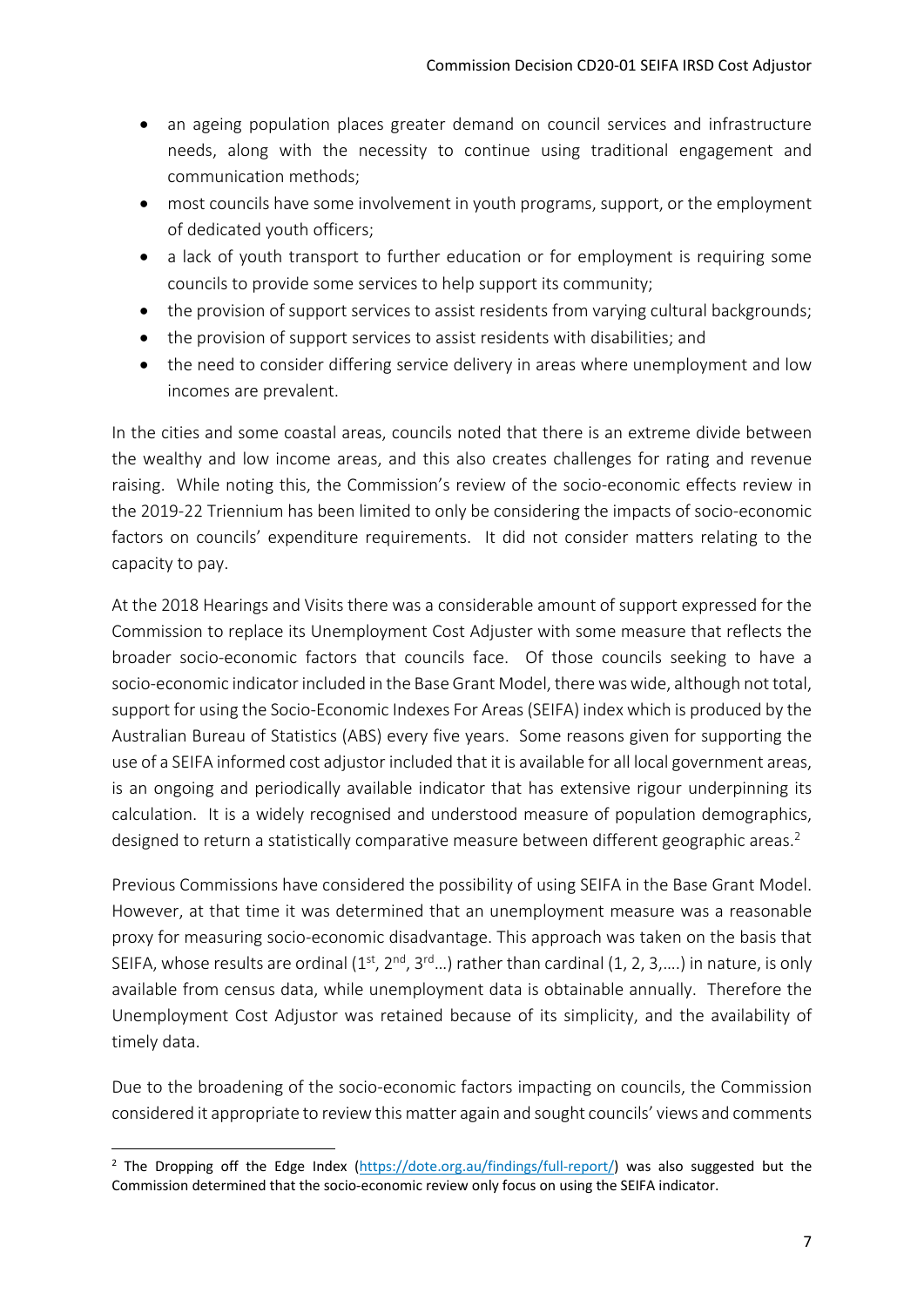on the proposal to change the Commission's method for assessing expenditure requirements for councils.

The Commission first proposed and sought feedback from councils on the proposed cost adjustor and its suitability as a replacement to the Commission's existing Unemployment Cost Adjustor.

The Commission has decided against augmenting the Unemployment Cost Adjustor with a SEIFA based enhancement.

For background information on the review undertaken to date, please refer to: DP19-01 -Socio‐economic Factors in the Base Grant Model ‐ Proposal to replace the Unemployment Cost Adjustor with ah SEIFA based Cost Adjustor.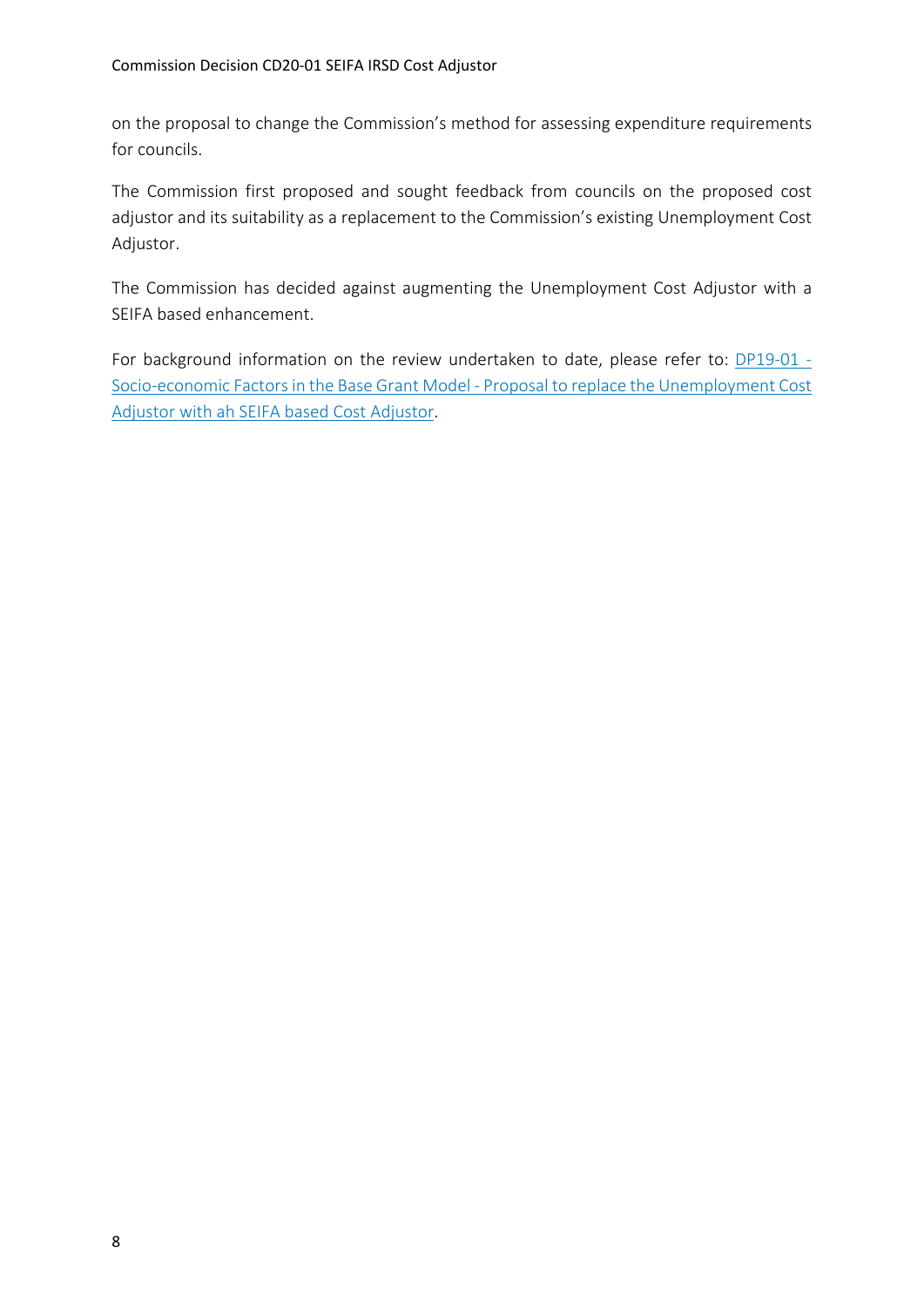### 2. Proposal to replace Unemployment Cost Adjustor with an IRSD informed SEIFA Cost Adjustor

The Unemployment Cost Adjustor currently only redistributes expenditure of approximately \$1 million in the Health, Housing and Welfare and Law Order and Public Safety expenditure categories of its Base Grant Model( Refer Appendices 1 and 2), whereas the effects councils reported incurring included expenditure areas such as community amenities and community halls. Expenditure of this type, however, forms a subset of the Commission's Planning and Community Amenities and Recreation and Culture expenditure categories respectively (Refer Appendix 4).

The Commission is of the view that disadvantages arising from socio-economic demographics of a population do exist, and that a cost adjustor solely based on unemployment statistics does not fully reflect the situations facing councils. The Commission has designed, and intends to replace the current Unemployment Cost Adjustor at the end of the 2019‐22 Triennium with, an IRSD SEIFA Cost Adjustor to give a more holistic, inclusive view of socio-economic disadvantage. The Commission has also decided to apply this new cost adjustor to Planning and Community Amenities expenditure category only. The Commission is of the view that this will result in outcomes being more justifiable and reflective of councils' relative socio‐economic disadvantage in accordance with the research project findings of expenditure category correlations.

Furthermore, the Commission has decided to remove its Unemployment Cost Adjustor at the conclusion of the 2019‐22 Triennium.

The Commission is now seeking council feedback on its intended direction, prior to implementation.

The Commission also notes that the issue of the ageing population was raised by most councils as part of the 2019 Hearings and Visit discussions. Councils provided numerous examples of the impact the ageing population is having on councils, included: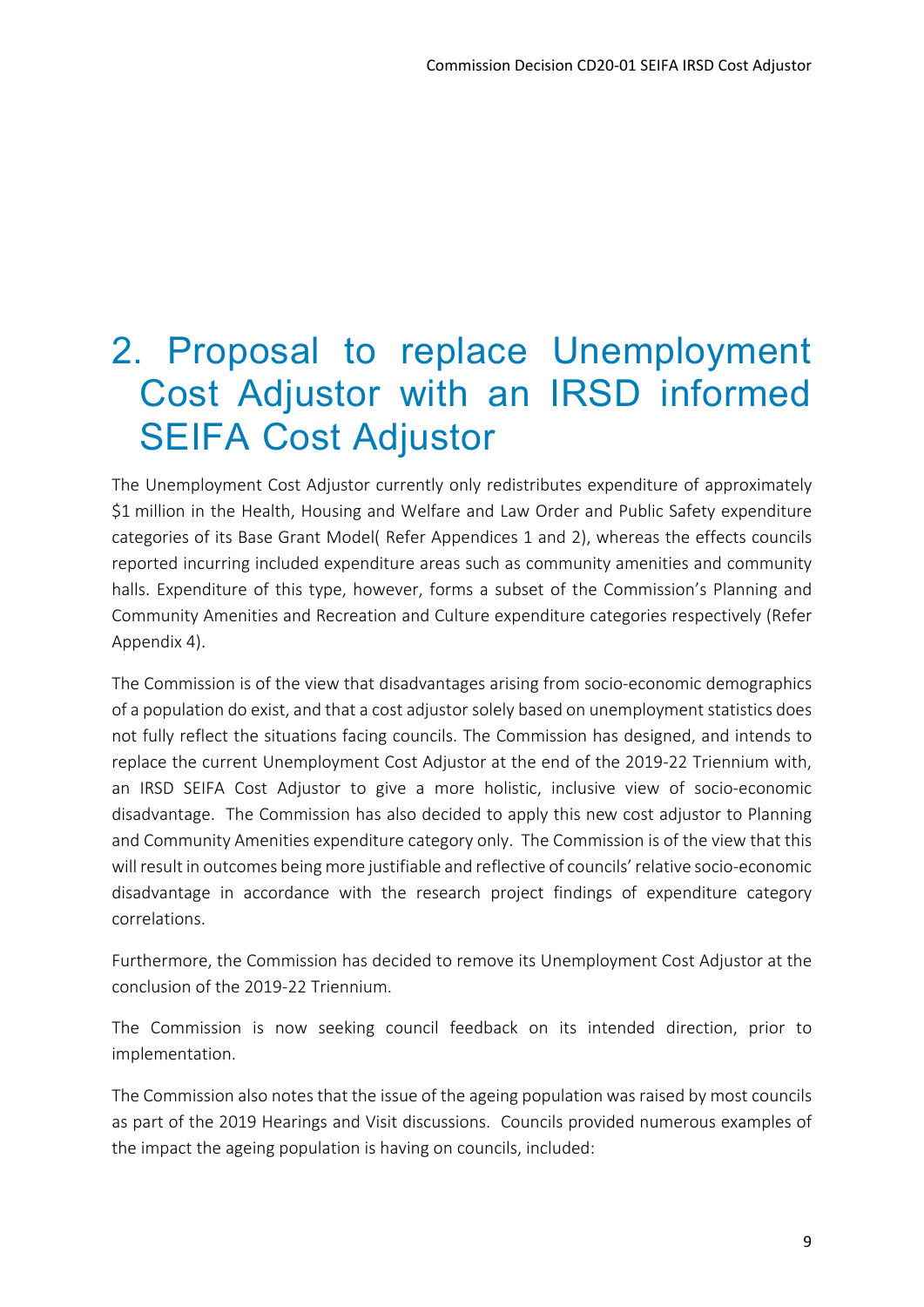#### Commission Decision CD20‐01 SEIFA IRSD Cost Adjustor

• increased demand for higher level services and facilities to maintain fitness. This ranged from providing outdoor equipment, constructing walking tracks and other improvements to infrastructure. Several councils indicated they were having to accelerate their footpath renewal programs by many years, and footpaths are now needing to be wider to enable mobility scooters to navigate;

increased demand for public transport services as the ageing population stop driving. Councils are increasingly putting on public transport services e.g. community cars to get people to and from medical or other appointments and installing and reinstalling bus stops.

Reduced opportunity to achieve savings, with the higher age demographic increasing the cost of communication as this demographic generally prefers to engage with councils in traditional manners such as standard mail and participating in community forums.

• The impact on employers and employment was also raised. For example, small businesses operators who have global markets now wanting to retire, but struggling to find anyone to take over the businesses. Councils are also directly affected in terms of the ageing of their workforce, as its skilled and senior management workforce is increasing approaching retirement age,

The Commission notes the issues raised by councils in response to an increase in the proportion of older population. While noting the issues, the Commission also notes that Tasmania's population is ageing overall and that all municipalities are experiencing this.

The Commission has since determined that ageing in itself is not having a disproportional impact on some councils more than others. Rather, the aspects of disadvantage that can occur as people age, will be reflected and captured in the SEIFA scores.

Accordingly, the Commission has determined that no further action needs to be taken in relation to the issue of the ageing profile of communities itself.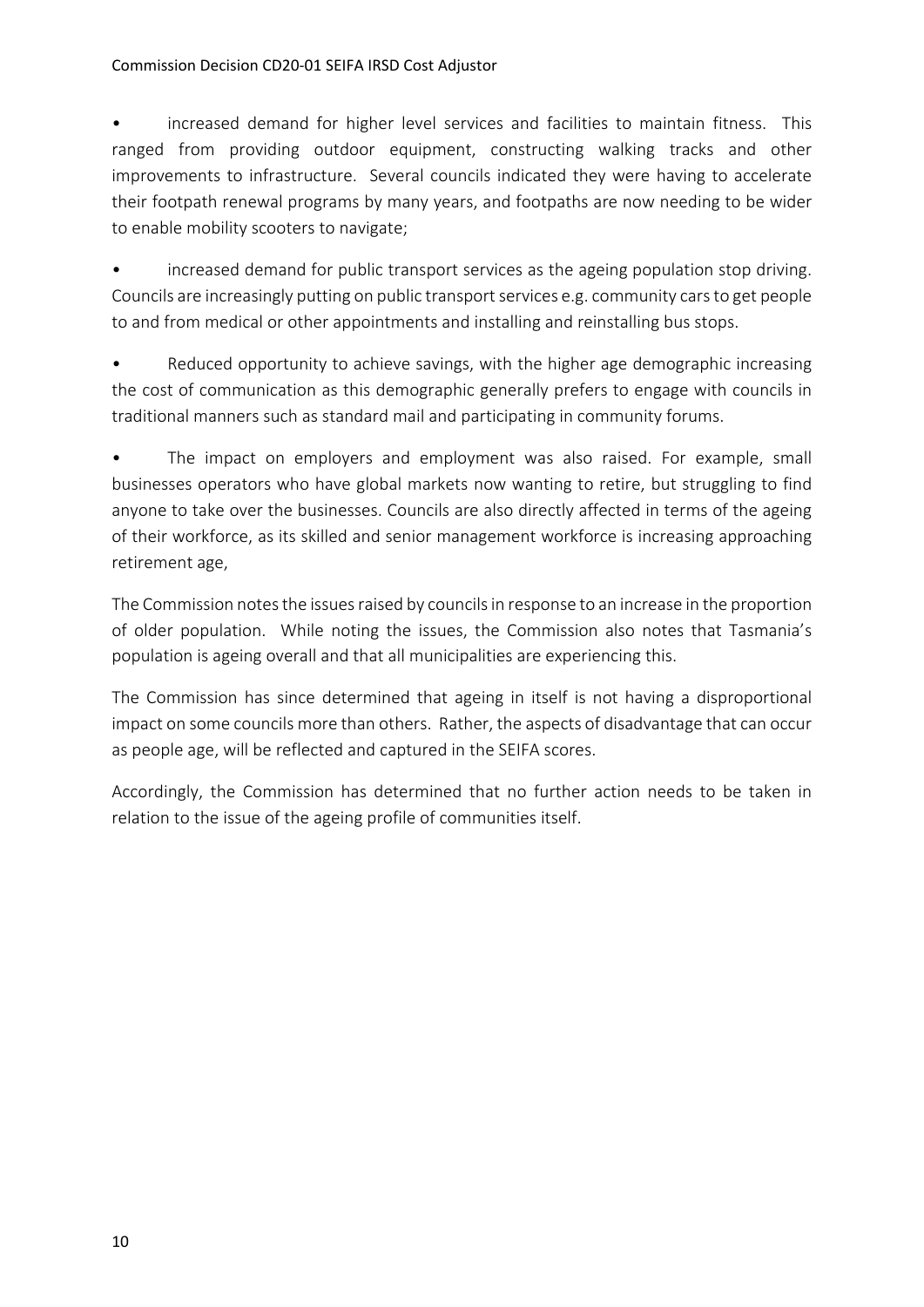# 3. Design of the new Cost Adjustor

The Commission has designed its IRSD SEIFA cost adjustor (Refer Appendices 5 and 8), using a similar design as the Victorian Grants Commission SEIFA cost adjustor. This weights councils based on their SEIFA score and relative populations.

This SEIFA IRSD cost adjustor uses the SEIFA IRSD scores from the ABS and weights them by population on a scale of between 1 and 2 ‐ with the council with the least IRSD disadvantage (currently Hobart) being assigned an index of 1, and the council with the most disadvantage (currently George Town) being assigned an index of 2. Councils are then ranked relatively between these two scores, based on their score relative to the minimum and maximum IRSD scores. The index is then converted to a population weighted raw cost adjustor. The Population Weighted Average (PWA) cost adjustor range is set to a value that results in a redistributive effect approximately similar to that created by the current Unemployment Cost Adjustor.

The use of the 1‐2 range enables those councils with the most disadvantaged population to rank higher than those with the least disadvantaged populations.

The 2018‐19 Base Grant Model has been used to demonstrate the modelling of the SEIFA IRSD Cost Adjustor impact.

Appendix 5 reflects the proposed design of the SEIFA IRSD Cost Adjustor as discussed with councils in DP19‐01. The range factor of 2.6 per cent when applied to Planning and Community Amenities and Recreation and Culture expenditure categories as per the DP19‐01 Appendices, provided an expenditure redistributive effect similar to the current Unemployment Cost Adjustor.

Appendix 6 demonstrates the changes to the expenditure categories from the Unemployment Cost Adjustor to the new SEIFA IRSD Cost Adjustors in matrix format. The expense categories to which the cost adjustor is applied has now been changed to the Planning & Community Amenities expenditure category only. Appendix 7 shows that the expenditure redistributive effect of the cost adjustor, if applied to only the Planning and Community Amenities expenditure category and using the same range factor as in DP19‐01, is only \$306 803 overall (with Glenorchy City Council receiving the most expenditure redistribution benefit of \$65 730).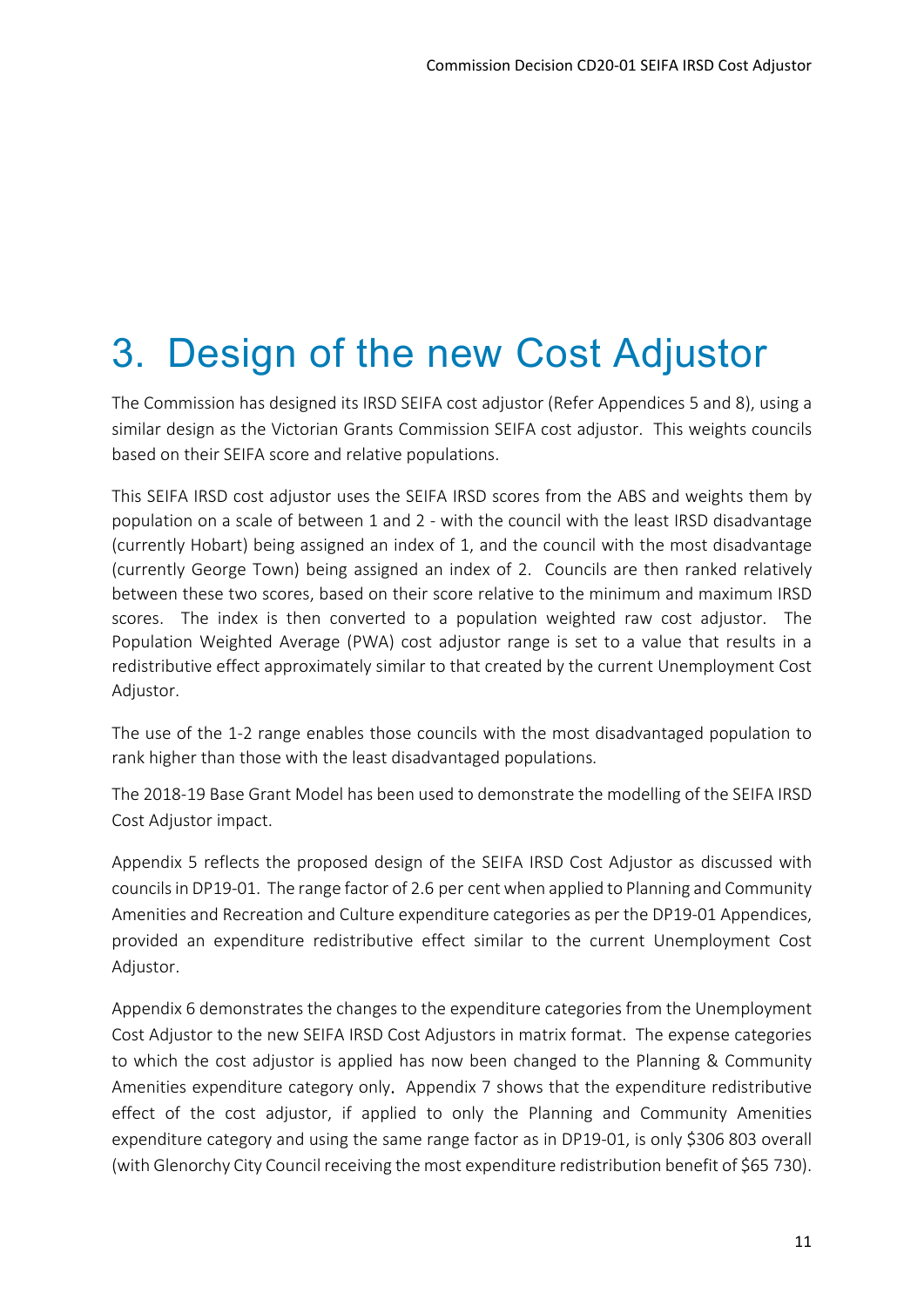Appendices 8 and 9 reflect the modelled expenditure redistributive effects of the proposed SEIFA IRSD Cost Adjustor, and its expenditure redistributive effect on the new expenditure category if the range factor of the cost adjustor is increased to 7.5 per cent to have a similar expenditure redistributive effect as the Unemployment Cost Adjustor. Under these conditions, the total expenditure redistributive effect overall is \$902 817 (with Glenorchy City Council receiving the most expenditure redistribution benefit of \$193 420). This compares to the Unemployment Cost Adjustor's expenditure redistributive effect overall of \$924 594 (and Launceston City Council receiving the most expenditure redistribution benefit of \$262 078).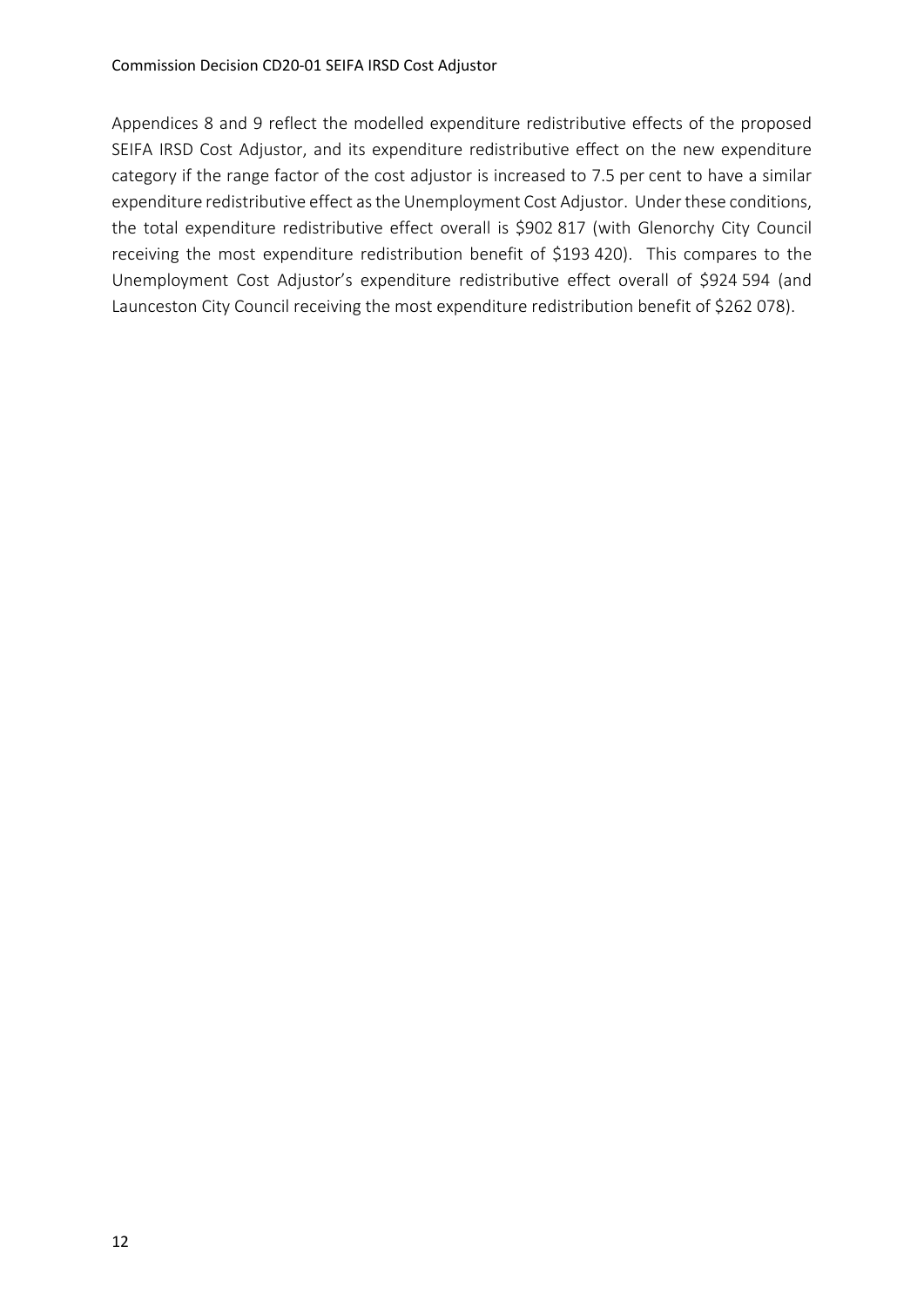### 4. Feedback

The Commission has now made a decision that instead of its Unemployment Cost Adjustor, it would adopt an IRSD SEIFA Cost Adjustor as follows:

- • commencing from the end of the 2019-22 Triennium;
- based on whole Local Government Areas rather than at the Australian Bureau of Statistics' Statistical Area Level 4 (SA4) level;
- applying to the Planning and Community Amenities expenditure category only; and,
- • with an expenditure redistributive impact of at least \$1 million.

Please advise if your council has any further feedback or data on the Commission's Decision.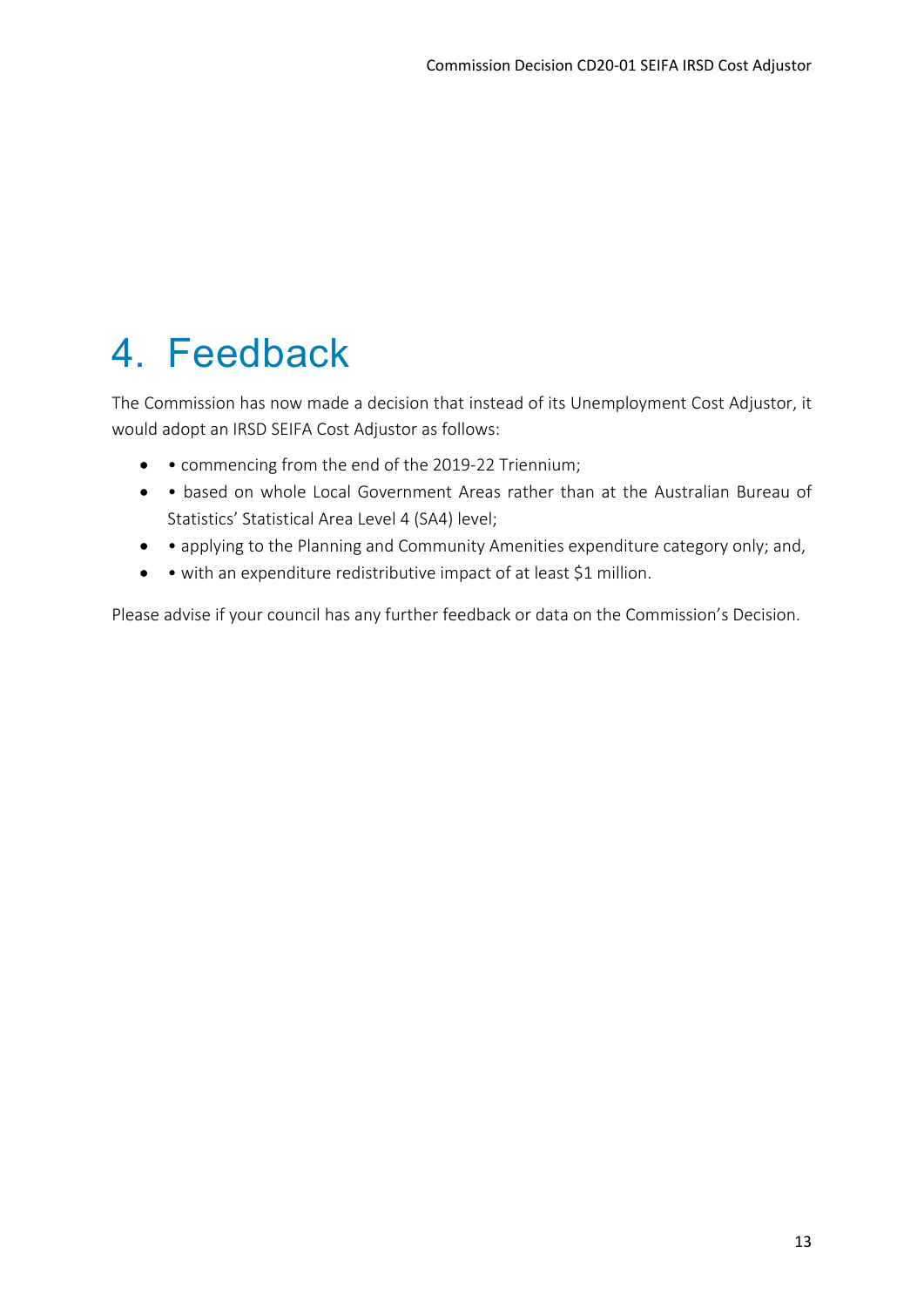### Submissions and timeframes

The Commission invites comments and input from councils on the issues raised within this Commission Decision paper.

Submissions should be forwarded to the Commission Executive Officer as follows:

| $\bullet$ By post: | Executive Officer       |
|--------------------|-------------------------|
|                    | State Grants Commission |
|                    | $GPO$ Box 147           |
|                    | HOBART TAS 7001         |

• By email: SGC@treasury.tas.gov.au

Submissions close on Friday 24 December 2019.

Further details regarding the annual assessments and methodology used by the Commission can be found in the State Grants Commission 2018‐19 Annual Report, including 2019‐20 Financial Assistance Grant Recommendations, the State Grants Commission 2019‐20 Financial Assistance Grant Data Tables and the *State Grants Commission Financial Assistance Grant Distribution Methodology* paper. These documents are available on the Commission website. Go to the Commission webpage (https://www.treasury.tas.gov.au/state‐grants‐commission) and then click Methodology and Publications.

Any queries should be directed to the Executive Officer on (03) 6166 4274.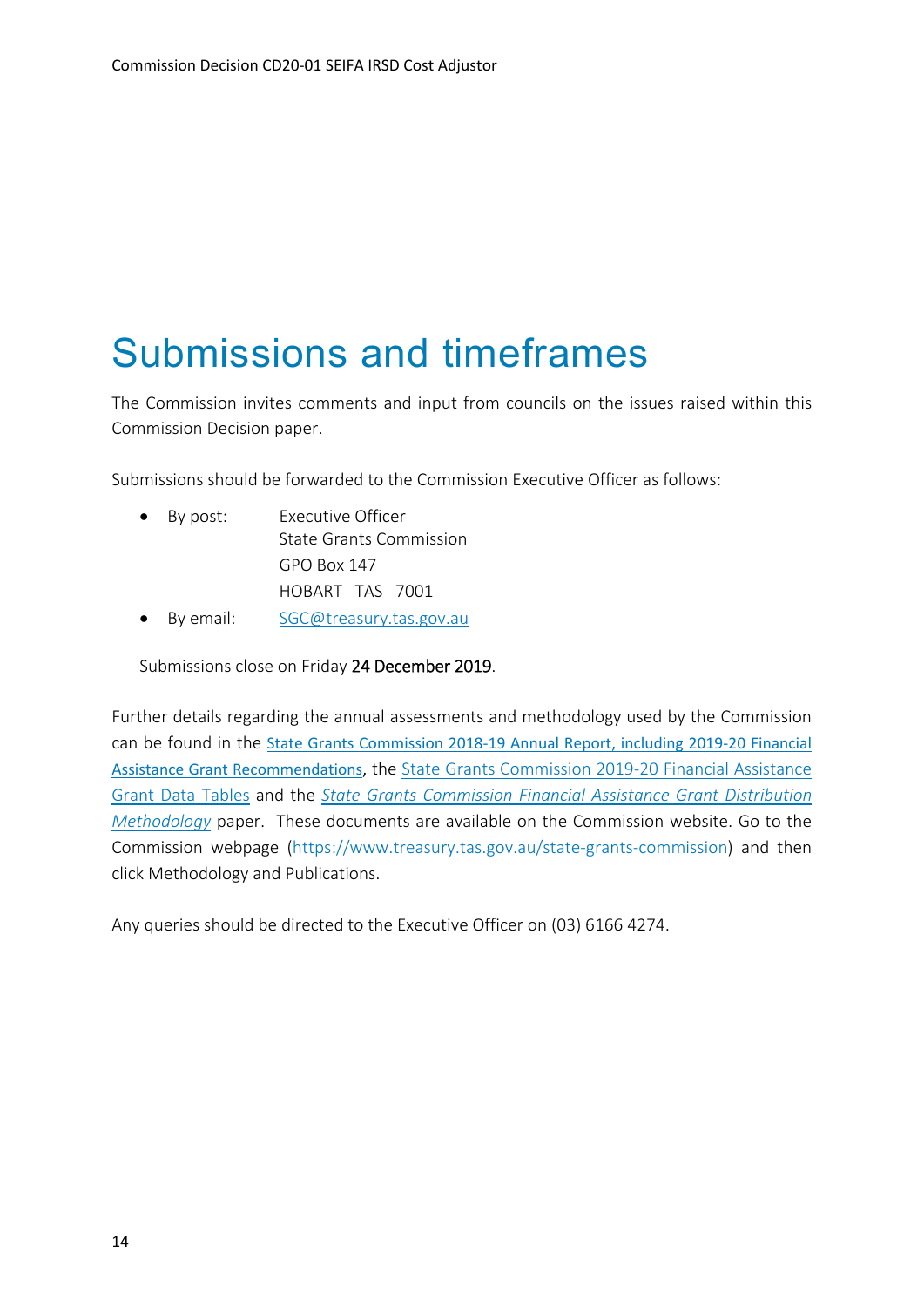## Appendices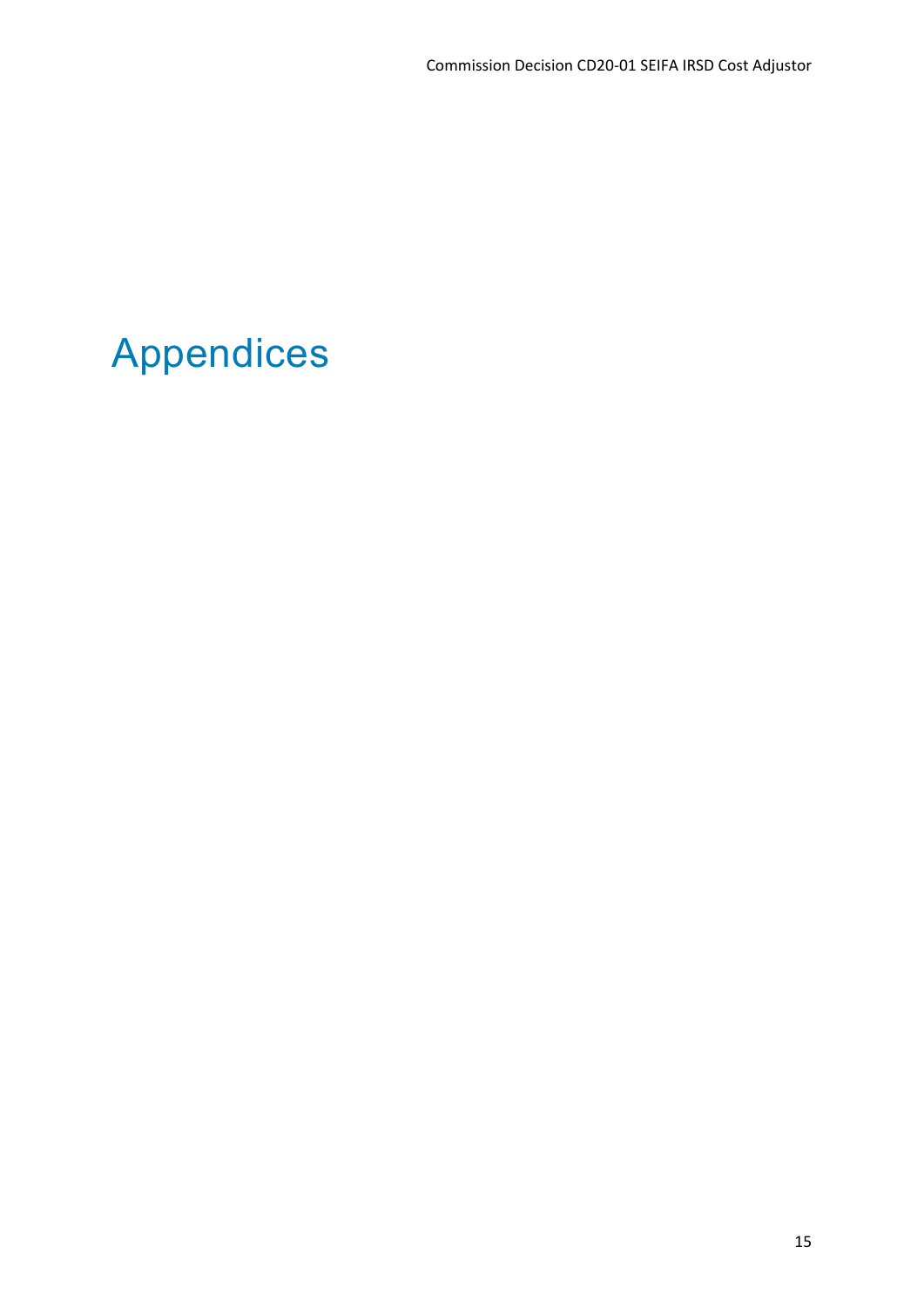#### **APPENDIX 1 UNEMPLOYMENT COST ADJUSTOR ‐ as per Base Grant Model 2016‐17 Expenditures, 2018‐19 Base Grant Distributions**

|                             |            | <b>DATA</b>   |                 | Pop Weighted Avg (PWA) |                           |               | <b>COST ADJUSTOR</b> |                     |                 |
|-----------------------------|------------|---------------|-----------------|------------------------|---------------------------|---------------|----------------------|---------------------|-----------------|
|                             | Population | Unemployment  | Unemployment    |                        |                           | <b>RAW CA</b> | Range                | Ranged              |                 |
|                             |            | Rate          | Index           | STEP 1                 | STEP <sub>2</sub>         |               | Factor               | CA                  |                 |
|                             | 2017p      |               |                 |                        |                           |               |                      |                     | Rank            |
|                             | a          | b             | $c = b / Avg b$ | $d = a \times c$       | $e = \Sigma d / \Sigma a$ | $f = c / e$   | RF->4.420            | $g = (c+RF)/(e+RF)$ |                 |
| Break O'Day                 | 6 1 6 7    | 11.05%        | 1.75            | 10796                  |                           | 1.729         |                      | 1.136               | $\overline{2}$  |
| Brighton                    | 16872      | 10.37%        | 1.64            | 27 708                 |                           | 1.622         |                      | 1.116               | $\overline{3}$  |
| <b>Burnie</b>               | 19 2 45    | 7.34%         | $1.16\,$        | 22 3 67                |                           | 1.148         |                      | 1.028               | $10\,$          |
| <b>Central Coast</b>        | 21 908     | 5.04%         | 0.80            | 17 503                 |                           | 0.789         |                      | 0.961               | $22\,$          |
| Central Highlands           | 2 1 3 9    | 8.27%         | 1.31            | 2 8 0 3                |                           | 1.294         |                      | 1.055               | $\overline{7}$  |
| Circular Head               | 8 1 4 5    | 4.04%         | 0.64            | 5 2 0 9                |                           | 0.632         |                      | 0.931               | 27              |
| Clarence                    | 55 659     | 5.06%         | 0.80            | 44 606                 |                           | 0.791         |                      | 0.961               | $20\,$          |
| <b>Derwent Valley</b>       | 10 148     | 8.90%         | 1.41            | 14 3 03                |                           | 1.392         |                      | 1.073               | $5\overline{)}$ |
| Devonport                   | 25 3 17    | 7.33%         | 1.16            | 29 3 86                |                           | 1.146         |                      | 1.027               | 11              |
| Dorset                      | 6715       | 6.46%         | 1.02            | 6872                   |                           | 1.011         |                      | 1.002               | 14              |
| Flinders                    | 943        | 6.52%         | 1.03            | 974                    |                           | 1.020         |                      | 1.004               | 13              |
| George Town                 | 6846       | 11.37%        | 1.80            | 12 3 29                |                           | 1.778         |                      | 1.145               | 1               |
| <b>Glamorgan Spring Bay</b> | 4555       | 5.09%         | 0.81            | 3675                   |                           | 0.797         |                      | 0.962               | 19              |
| Glenorchy                   | 46 790     | 9.40%         | 1.49            | 69 648                 |                           | 1.470         |                      | 1.088               | $\overline{4}$  |
| Hobart                      | 52 191     | 4.06%         | 0.64            | 33 5 94                |                           | 0.636         |                      | 0.932               | 26              |
| Huon Valley                 | 16 9 19    | 7.38%         | 1.17            | 19777                  |                           | 1.154         |                      | 1.029               | 9               |
| Kentish                     | 6 3 1 9    | 5.55%         | 0.88            | 5 5 5 4                |                           | 0.868         |                      | 0.975               | 16              |
| King Island                 | 1614       | 1.87%         | 0.30            | 479                    |                           | 0.293         |                      | 0.868               | $29\,$          |
| Kingborough                 | 36 734     | 3.56%         | 0.56            | 20 703                 |                           | 0.557         |                      | 0.917               | 28              |
| Latrobe                     | 11 108     | 4.11%         | 0.65            | 7 2 3 6                |                           | 0.643         |                      | 0.934               | 25              |
| Launceston                  | 67 004     | 8.56%         | 1.36            | 90 832                 |                           | 1.339         |                      | 1.063               | 6               |
| <b>Meander Valley</b>       | 19 5 83    | 4.63%         | 0.73            | 14 3 66                |                           | 0.724         |                      | 0.949               | 24              |
| Northern Midlands           | 13 1 28    | 5.14%         | 0.81            | 10 685                 |                           | 0.804         |                      | 0.963               | 18              |
| Sorell                      | 14 6 48    | 5.90%         | 0.93            | 13 687                 |                           | 0.923         |                      | 0.986               | 15              |
| Southern Midlands           | 6 1 0 3    | 5.05%         | 0.80            | 4886                   |                           | 0.791         |                      | 0.961               | 21              |
| Tasman                      | 2 3 8 9    | 6.58%         | 1.04            | 2 4 8 8                |                           | 1.029         |                      | 1.005               | $12\,$          |
| Waratah-Wynyard             | 13 7 91    | 5.20%         | 0.82            | 11 3 6 6               |                           | 0.814         |                      | 0.965               | 17              |
| <b>West Coast</b>           | 4 1 7 6    | 8.15%         | 1.29            | 5 3 9 0                |                           | 1.275         |                      | 1.051               | 8               |
| West Tamar                  | 23 7 21    | 4.85%         | 0.77            | 18 222                 |                           | 0.759         |                      | 0.955               | 23              |
| <b>STATE TOTAL</b>          | 520 877    | $AVG = 6.31%$ |                 | 527 445                | $PWA = 1.013$             | $PWA = 1.000$ |                      | $PWA = 1.000$       |                 |
|                             |            |               |                 |                        |                           | $max = 1.778$ |                      | $max = 1.145$       |                 |
|                             |            |               |                 |                        |                           | $min = 0.293$ |                      | $min = 0.868$       |                 |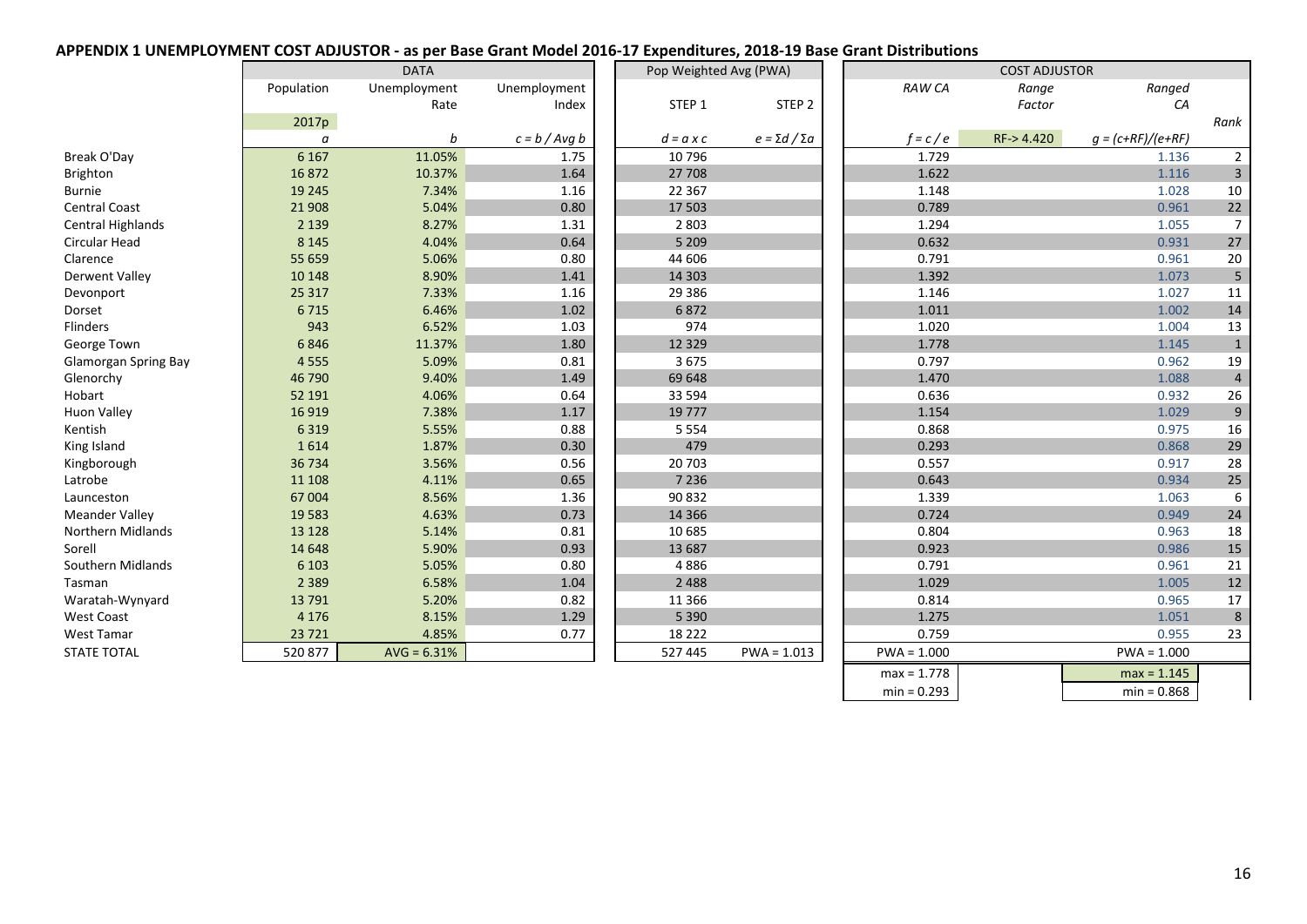| APPENDIX 2 2018-19 BGM COST ADJUSTOR IMPACTS: UNEMPLOYMENT - The effect of the Unemployment Cost Adjustor on each expenditure category (2016-17 Data) |                    |                                            |                             |                                    |                                                  |                           |              |                                       |                                    |                                    |                                           |                            |  |
|-------------------------------------------------------------------------------------------------------------------------------------------------------|--------------------|--------------------------------------------|-----------------------------|------------------------------------|--------------------------------------------------|---------------------------|--------------|---------------------------------------|------------------------------------|------------------------------------|-------------------------------------------|----------------------------|--|
|                                                                                                                                                       | ADMINISTRATIO<br>N | AND                                        | ORDER<br>PUBLIC             | ઌ                                  |                                                  |                           |              |                                       | る                                  | る                                  | $\%$<br>$\overline{5}$                    | BGM<br>$\mathcal{L}$       |  |
|                                                                                                                                                       | <b>GENERAL</b>     | <b>HOUSING</b><br>WELFARE<br><b>HEALTH</b> | SAFETY<br>AND<br><b>NYT</b> | COMMUNITY<br>AMENITIES<br>PLANNING | ENVIRONMENT<br>MANAGEMENT<br>WASTE<br><b>AND</b> | RECREATION<br>AND CULTURE | <b>OTHER</b> | EXPENDITURE<br>EFFECT<br><b>TOTAL</b> | EXPENDITUR<br>APPLICABLE<br>IMPACT | NON-ROADS<br>EXPENDITURE<br>IMPACT | NON-ROADS<br>EXP<br><b>IMPACT</b><br>RANK | 2017-18<br>TOTAL<br>EFFECT |  |
| Break O'Day                                                                                                                                           | $+0$               | $+40082$                                   | $+11819$                    | $+0$                               | $+0$                                             | $+0$                      | $+0$         | $+51900$                              | $+13.6%$                           | $+0.9%$                            | $\overline{2}$                            | $+54279$                   |  |
| Brighton                                                                                                                                              | $+0$               | $+93554$                                   | $+27586$                    | $+0$                               | $+0$                                             | $+0$                      | $+0$         | $+121140$                             | $+11.6%$                           | $+0.8%$                            | 3                                         | $+ 145885$                 |  |
| <b>Burnie</b>                                                                                                                                         | $+0$               | $+25360$                                   | $+7478$                     | $+0$                               | $+0$                                             | $+0$                      | $+0$         | +32838                                | $+2.8%$                            | $+0.2%$                            | 10                                        | $+74852$                   |  |
| <b>Central Coast</b>                                                                                                                                  | $+0$               | $-41221$                                   | $-12155$                    | $+0$                               | $+0$                                             | $+0$                      | $+0$         | $-53376$                              | $-3.9%$                            | $-0.3%$                            | 22                                        | $-34990$                   |  |
| <b>Central Highlands</b>                                                                                                                              | $+0$               | $+5613$                                    | $+1655$                     | $+0$                               | $+0$                                             | $+0$                      | $+0$         | $+7268$                               | $+5.5%$                            | $+0.4%$                            | $\boldsymbol{7}$                          | $+8019$                    |  |
| Circular Head                                                                                                                                         | $+ 0$              | $-26763$                                   | $-7892$                     | $+0$                               | $+0$                                             | $+0$                      | $+0$         | $-34654$                              | $-6.9%$                            | $-0.5%$                            | 27                                        | $-36056$                   |  |
| Clarence                                                                                                                                              | $+0$               | $-103517$                                  | $-30524$                    | $+0$                               | $+0$                                             | $+0$                      | $+0$         | $-134041$                             | $-3.9%$                            | $-0.3%$                            | 20                                        | $-156896$                  |  |
| <b>Derwent Valley</b>                                                                                                                                 | $+0$               | $+35465$                                   | $+10457$                    | $+ 0$                              | $+0$                                             | $+0$                      | $+0$         | $+45922$                              | $+7.3%$                            | $+0.5%$                            | 5                                         | $+68149$                   |  |
| Devonport                                                                                                                                             | $+0$               | $+33017$                                   | $+9736$                     | $+0$                               | $+0$                                             | $+0$                      | $+0$         | + 42 753                              | $+2.7%$                            | $+0.2%$                            | 11                                        | $+87151$                   |  |
| Dorset                                                                                                                                                | $+0$               | $+ 640$                                    | $+ 189$                     | $+0$                               | $+0$                                             | $+0$                      | $+ 0$        | $+828$                                | $+0.2%$                            | $+0.0%$                            | 14                                        | $-4621$                    |  |
| Flinders                                                                                                                                              | $+0$               | $+ 167$                                    | $+49$                       | $+0$                               | $+0$                                             | $+0$                      | $+0$         | $+216$                                | $+0.4%$                            | $+0.0%$                            | 13                                        | $-518$                     |  |
| George Town                                                                                                                                           | $+0$               | $+47523$                                   | $+14013$                    | $+0$                               | $+0$                                             | $+0$                      | $+0$         | $+61536$                              | $+14.5%$                           | $+1.0%$                            | 1                                         | $+58116$                   |  |
| <b>Glamorgan Spring Bay</b>                                                                                                                           | $+0$               | $-8253$                                    | $-2434$                     | $+0$                               | $+0$                                             | $+0$                      | $+0$         | $-10686$                              | $-3.8%$                            | $-0.3%$                            | 19                                        | $-9747$                    |  |
| Glenorchy                                                                                                                                             | $+0$               | +196097                                    | $+57823$                    | $+0$                               | $+0$                                             | $+0$                      | $+0$         | $+253920$                             | $+8.8%$                            | $+0.6%$                            | $\overline{4}$                            | $+256240$                  |  |
| Hobart                                                                                                                                                | $+0$               | $-169568$                                  | $-50000$                    | $+0$                               | $+0$                                             | $+0$                      | $+0$         | $-219568$                             | $-6.8%$                            | $-0.5%$                            | 26                                        | $-257484$                  |  |
| Huon Valley                                                                                                                                           | $+ 0$              | $+23291$                                   | $+6868$                     | $+0$                               | $+0$                                             | $+0$                      | $+0$         | + 30 159                              | $+2.9%$                            | $+0.2%$                            | 9                                         | $+40160$                   |  |
| Kentish                                                                                                                                               | $+0$               | $-7437$                                    | $-2193$                     | $+0$                               | $+0$                                             | $+0$                      | $+ 0$        | $-9629$                               | $-2.5%$                            | $-0.2%$                            | 16                                        | $+ 672$                    |  |
| King Island                                                                                                                                           | $+0$               | $-10178$                                   | $-3001$                     | $+0$                               | $+0$                                             | $+0$                      | $+ 0$        | $-13179$                              | $-13.2%$                           | $-0.9%$                            | 29                                        | $-13033$                   |  |
| Kingborough                                                                                                                                           | $+0$               | $-145253$                                  | $-42831$                    | $+0$                               | $+0$                                             | $+0$                      | $+0$         | $-188084$                             | $-8.3%$                            | $-0.6%$                            | 28                                        | $-220072$                  |  |
| Latrobe                                                                                                                                               | $+0$               | $-35335$                                   | $-10419$                    | $+0$                               | $+0$                                             | $+0$                      | $+0$         | $-45755$                              | $-6.6%$                            | $-0.4%$                            | 25                                        | $-43958$                   |  |
| Launceston                                                                                                                                            | $+0$               | $+202397$                                  | $+59681$                    | $+0$                               | $+0$                                             | $+0$                      | $+0$         | $+262078$                             | $+6.3%$                            | $+0.4%$                            | 6                                         | $+220434$                  |  |
| <b>Meander Valley</b>                                                                                                                                 | $+0$               | $-48119$                                   | $-14189$                    | $+0$                               | $+0$                                             | $+0$                      | $+0$         | $-62308$                              | $-5.1%$                            | $-0.3%$                            | 24                                        | $-81859$                   |  |
| <b>Northern Midlands</b>                                                                                                                              | $+0$               | $-22973$                                   | $-6774$                     | $+0$                               | $+0$                                             | $+0$                      | $+0$         | $-29747$                              | $-3.7%$                            | $-0.2%$                            | 18                                        | $-42768$                   |  |
| Sorell                                                                                                                                                | $+0$               | $-10089$                                   | $-2975$                     | $+0$                               | $+0$                                             | $+0$                      | $+0$         | $-13064$                              | $-1.4%$                            | $-0.1%$                            | 15                                        | $-24197$                   |  |
| Southern Midlands                                                                                                                                     | $+0$               | $-11396$                                   | $-3360$                     | $+0$                               | $+0$                                             | $+0$                      | $+0$         | $-14756$                              | $-3.9%$                            | $-0.3%$                            | 21                                        | $-11993$                   |  |
| Tasman                                                                                                                                                | $+0$               | $+ 609$                                    | $+ 180$                     | $+0$                               | $+0$                                             | $+0$                      | $+0$         | + 789                                 | $+0.5%$                            | $+0.0%$                            | 12                                        | $+9645$                    |  |
| Waratah-Wynyard                                                                                                                                       | $+0$               | $-22886$                                   | $-6748$                     | $+0$                               | $+0$                                             | $+0$                      | $+0$         | $-29634$                              | $-3.5%$                            | $-0.2%$                            | 17                                        | $-13902$                   |  |
| <b>West Coast</b>                                                                                                                                     | $+0$               | $+10230$                                   | $+3017$                     | $+0$                               | $+0$                                             | $+0$                      | $+0$         | $+13247$                              | $+5.1%$                            | $+0.3%$                            | 8                                         | $+23534$                   |  |
| <b>West Tamar</b>                                                                                                                                     | $+ 0$              | $-51056$                                   | $-15055$                    | $+ 0$                              | $+0$                                             | $+0$                      | $+0$         | $-66111$                              | $-4.5%$                            | $-0.3%$                            | 23                                        | $-95042$                   |  |
| <b>SUM REDISTRIBUTED</b>                                                                                                                              | 0                  | 714 045                                    | 210 549                     | 0                                  | 0                                                | 0                         | 0            | 924 594                               |                                    |                                    |                                           | 1047136                    |  |
| AS PROPN OF CAT EXP                                                                                                                                   | 0.000%             | 2.866%                                     | 2.866%                      | 0.000%                             | 0.000%                                           | 0.000%                    | 0.000%       |                                       | 2.866%                             | 0.142%                             |                                           |                            |  |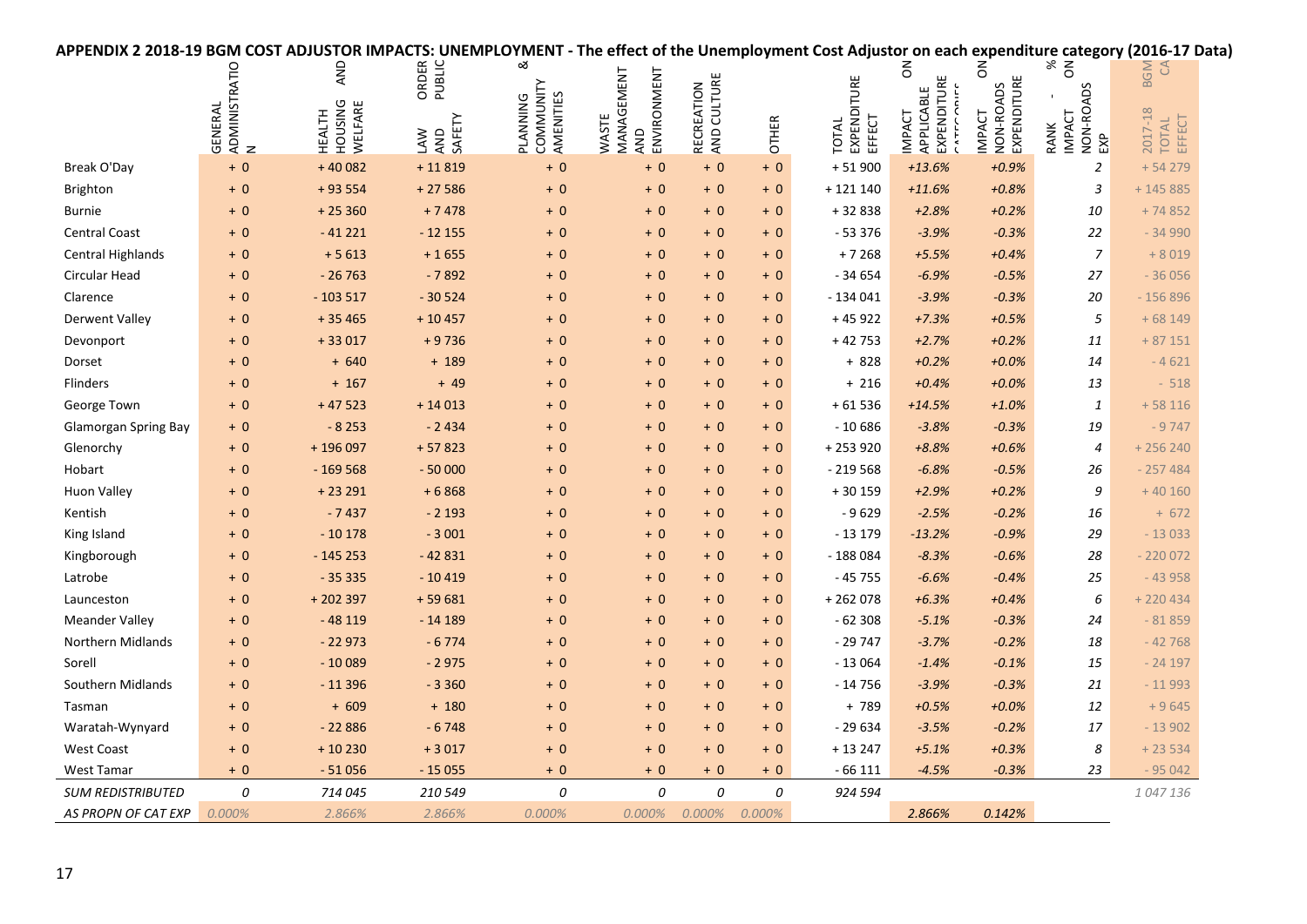| Unemployment<br>Cost adjustor 2017-18 BGM |            |               |                              |                |                   | Cost adjustor 2018-19 BGM |                              |                                       |                   | <b>SEIFA indexes 2016 Census</b> | Change                                     |                |                 |
|-------------------------------------------|------------|---------------|------------------------------|----------------|-------------------|---------------------------|------------------------------|---------------------------------------|-------------------|----------------------------------|--------------------------------------------|----------------|-----------------|
|                                           | Population |               | Unemployment (Jun 15-Jun 16) |                | Population        |                           | Unemployment (Jun 16-Jun 17) |                                       |                   | (IRSD ranking order)             | <b>IRSD</b>                                |                |                 |
|                                           |            |               |                              |                |                   |                           | 12 mth<br>change in          |                                       |                   |                                  | difference between<br>Unemployment Ranking |                |                 |
| council                                   | 2016p      | Rate          | Adjustor                     | Rank           | 2017 <sub>p</sub> | Rate                      | <b>Adjustor</b>              | Rank                                  | <b>CA</b> ranking | council                          | Score                                      | Ranking        | v SEIFA Ranking |
| Break O'Day                               | 6453       | 10.97%        | 1.135                        |                | 6 1 6 7           | 11.05%                    | 1.136                        |                                       |                   | Break O'Day                      | 893                                        |                | $-3$            |
| Brighton                                  | 16 10 1    | 11.29%        | 1.146                        |                | 16872             | 10.37%                    | 1.116                        |                                       | $-2$              | <b>Brighton</b>                  | 869                                        |                | $\mathbf{1}$    |
| <b>Burnie</b>                             | 19 7 79    | 8.66%         | 1.061                        | 8              | 19 2 45           | 7.34%                     | 1.028                        | 10                                    | $-2$              | <b>Burnie</b>                    | 915                                        |                | $\mathbf{1}$    |
| Central Coast                             | 22 3 13    | 5.98%         | 0.975                        | 17             | 21908             | 5.04%                     | 0.961                        | 22                                    | $-5$              | <b>Central Coast</b>             | 952                                        | 18             | $\overline{4}$  |
| Central Highlands                         | 2 3 0 1    | 8.51%         | 1.056                        | q              | 2 1 3 9           | 8.27%                     | 1.055                        |                                       |                   | Central Highlands                | 894                                        |                | 1               |
| Circular Head                             | 8 1 8 7    | 4.57%         | 0.929                        | 26             | 8 1 4 5           | 4.04%                     | 0.931                        | $27 \Box$                             | $-1$              | Circular Head                    | 936                                        | 14             | 13              |
| Clarence                                  | 55 175     | 5.34%         | 0.954                        | 21             | 55 659            | 5.06%                     | 0.961                        | 20                                    |                   | Clarence                         | 1002                                       | 27             | $-7$            |
| Derwent Valley                            | 10 0 45    | 10.16%        | 1.109                        | $\overline{4}$ | 10 148            | 8.90%                     | 1.073                        | 5F                                    | $-1$              | <b>Derwent Valley</b>            | 891                                        | $\overline{4}$ | $\mathbf{1}$    |
| Devonport                                 | 25 5 79    | 8.47%         | 1.055                        | 10             | 25 3 17           | 7.33%                     | 1.027                        | 11 $\Rightarrow$                      | $-1$              | Devonport                        | 902                                        |                |                 |
| Dorset                                    | 7078       | 6.44%         | 0.989                        | 14             | 6715              | 6.46%                     | 1.002                        | $14 \Box$                             |                   | <b>Dorset</b>                    | 917                                        | 10             |                 |
| Flinders                                  | 786        | 6.44%         | 0.989                        | 15             | 943               | 6.52%                     | 1.004                        | 13                                    |                   | Flinders                         | 976                                        | 24             | $-11$           |
| George Town                               | 6870       | 10.99%        | 1.136                        | $\overline{2}$ | 6846              | 11.37%                    | 1.145                        |                                       |                   | George Town                      | 857                                        |                | $\mathbf 0$     |
| Glamorgan Spring Bay                      | 4 5 2 8    | 5.69%         | 0.965                        | 20             | 4555              | 5.09%                     | 0.962                        | 19                                    |                   | Glamorgan Spring Bay             | 939                                        | 16             | $\overline{3}$  |
| Glenorchy                                 | 46 143     | 9.54%         | 1.089                        | 5              | 46 790            | 9.40%                     | 1.088                        | 4                                     |                   | Glenorchy                        | 906                                        | 8              | $-4$            |
| Hobart                                    | 51 1 27    | 4.25%         | 0.919                        | 27             | 52 191            | 4.06%                     | 0.932                        | $26\sqrt[3]{ }$                       |                   | Hobart                           | 1043                                       | 29             | -3              |
| Huon Valley                               | 16 577     | 7.98%         | 1.039                        | 12             | 16 9 19           | 7.38%                     | 1.029                        |                                       | 9 企               | <b>Huon Valley</b>               | 967                                        | 22             | $-13$           |
| Kentish                                   | 6497       | 6.82%         | 1.002                        | 13             | 6 3 1 9           | 5.55%                     | 0.975                        | 16                                    | $-3$              | Kentish                          | 939                                        | 15             | 1               |
| King Island                               | 1583       | 2.65%         | 0.867                        | 29             | 1614              | 1.87%                     | 0.868                        | 29                                    | $\Omega$          | King Island                      | 988                                        | 25             | $\overline{4}$  |
| Kingborough                               | 36 197     | 3.73%         | 0.902                        | 28             | 36 734            | 3.56%                     | 0.917                        | $28 \Rightarrow$                      | n                 | Kingborough                      | 1038                                       | 28             | $\Omega$        |
| Latrobe                                   | 11 0 97    | 4.79%         | 0.936                        | 23             | 11 108            | 4.11%                     | 0.934                        | 25                                    | $-2$              | Latrobe                          | 965                                        | 21             | $\overline{4}$  |
| Launceston                                | 67 181     | 8.40%         | 1.053                        | 11             | 67004             | 8.56%                     | 1.063                        |                                       | 6 个               | Launceston                       | 940                                        | 17             | $-11$           |
| <b>Meander Valley</b>                     | 19801      | 4.70%         | 0.933                        | 25             | 19583             | 4.63%                     | 0.949                        | 24                                    |                   | <b>Meander Valley</b>            | 970                                        | 23             | $\mathbf{1}$    |
| Northern Midlands                         | 12758      | 5.09%         | 0.946                        | 22             | 13 1 28           | 5.14%                     | 0.963                        | $18$ <sup>1</sup>                     |                   | Northern Midlands                | 959                                        | 19             | $-1$            |
| Sorell                                    | 14 14 6    | 5.91%         | 0.972                        | 18             | 14 6 48           | 5.90%                     | 0.986                        | $15$ <sup><math>\uparrow</math></sup> |                   | Sorell                           | 962                                        | 20             | $-5$            |
| Southern Midlands                         | 6 3 0 3    | 5.81%         | 0.969                        | 19             | 6 1 0 3           | 5.05%                     | 0.961                        | 21                                    | $-2$              | Southern Midlands                | 934                                        | 13             | 8               |
| Tasman                                    | 2 4 0 4    | 8.77%         | 1.065                        | 7              | 2 3 8 9           | 6.58%                     | 1.005                        | $12\sqrt{2}$                          | $-5$              | Tasman                           | 925                                        | 12             | $\mathbf 0$     |
| Waratah-Wynyard                           | 14 2 7 6   | 6.28%         | 0.984                        | <b>16</b>      | 13791             | 5.20%                     | 0.965                        | 17                                    | $-1$              | Waratah-Wynyard                  | 918                                        | 11             |                 |
| West Coast                                | 4 4 3 5    | 9.42%         | 1.085                        | 6              | 4 1 7 6           | 8.15%                     | 1.051                        | 8 <sup>°</sup>                        | $-2$              | <b>West Coast</b>                | 871                                        | $\overline{3}$ |                 |
| <b>West Tamar</b>                         | 23 343     | 4.73%         | 0.934                        | 24             | 23 7 21           | 4.85%                     | 0.955                        | 23                                    |                   | West Tamar                       | 1000                                       | 26             | $-3$            |
| <b>STATE TOTAL</b>                        | 519 063    | $AVG = 6.68%$ | $PWA = 1.000$                |                | 520 877           |                           | $AVG = 6.31\%$ PWA = 1.000   |                                       |                   |                                  |                                            |                |                 |

#### **APPENDIX 3 COMPARISON OF UNEMPLOYMENT COST ADJUSTOR AND SEIFA RELATIVE RANKINGS**

Note: the 12 month change in population in the Unemployment section of the above table, includes the impact of the population rebasing by the ABS.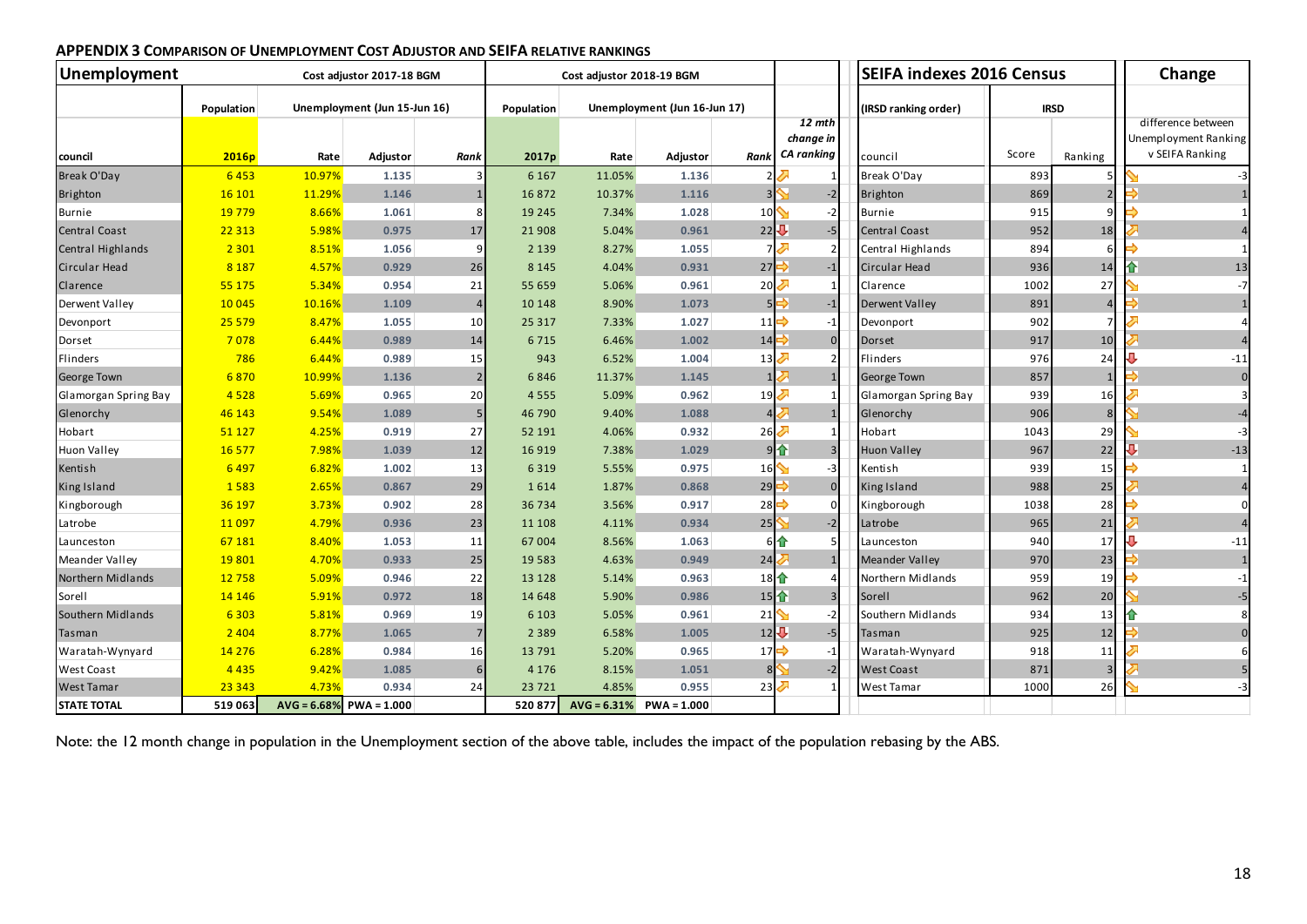| <b>STATE GRANTS COMMISSION EXPENDITURE CATEGORY</b> |                                                     |
|-----------------------------------------------------|-----------------------------------------------------|
|                                                     | <b>CDC/ABS FUNCTION</b>                             |
| <b>GENERAL ADMINISTRATION</b>                       | Legislative, Executive, Financial & Fiscal Affairs  |
| <b>LAW ORDER AND PUBLIC SAFETY</b>                  | Public Order, Fire and Safety                       |
| <b>HEALTH HOUSING &amp; WELFARE</b>                 | Nursing Homes/Aged care                             |
| <b>HEALTH HOUSING &amp; WELFARE</b>                 | Nursing and convalescent home services              |
| <b>HEALTH HOUSING &amp; WELFARE</b>                 | <b>Aged Services</b>                                |
| <b>HEALTH HOUSING &amp; WELFARE</b>                 | <b>Community and Public Health</b>                  |
| <b>HEALTH HOUSING &amp; WELFARE</b>                 | Housing                                             |
| <b>HEALTH HOUSING &amp; WELFARE</b>                 | Welfare                                             |
| WASTE MANAGEMENT & ENVIRONMENT                      | Household Garbage/Solid Waste Management            |
| <b>WASTE MANAGEMENT &amp; ENVIRONMENT</b>           | Other Protection of the Environment                 |
| <b>WASTE MANAGEMENT &amp; ENVIRONMENT</b>           | Protection of biodiversity and habitat              |
| PLANNING & COMMUNITY AMENITIES                      | <b>Community and Regional Development</b>           |
| PLANNING & COMMUNITY AMENITIES                      | <b>Community Amenities</b>                          |
| <b>RECREATION &amp; CULTURE</b>                     | Sport and Physical Recreation venues and facilities |
| <b>RECREATION &amp; CULTURE</b>                     | <b>Recreation Parks &amp; Reserves</b>              |
| <b>RECREATION &amp; CULTURE</b>                     | Sport and Physical Recreation services n.e.c.       |
| <b>RECREATION &amp; CULTURE</b>                     | Libraries                                           |
| <b>RECREATION &amp; CULTURE</b>                     | <b>Art Museums</b>                                  |
| <b>RECREATION &amp; CULTURE</b>                     | <b>Other Museums and Cultural Heritage</b>          |
| <b>RECREATION &amp; CULTURE</b>                     | <b>Performing Arts</b>                              |
| <b>RECREATION &amp; CULTURE</b>                     | Cultural or Arts Services n.e.c.                    |
| <b>RECREATION &amp; CULTURE</b>                     | <b>Community Centres and Halls</b>                  |
| <b>RECREATION &amp; CULTURE</b>                     | Recreation, Culture and Religion n.e.c.             |
| <b>ROADS</b>                                        | Road, Bridge and Street Infrastructure              |
| <b>ROADS</b>                                        | Local                                               |
| <b>ROADS</b>                                        | <b>State</b>                                        |
| <b>ROADS</b>                                        | Commonwealth                                        |
| <b>ROADS</b>                                        | Road Plant, Parking and Other Road Transport        |
| <b>OTHER</b>                                        | Water                                               |
| <b>OTHER</b>                                        | Sewerage                                            |
| <b>OTHER</b>                                        | Air, Water, Rail Transport and Communications       |
| <b>OTHER</b>                                        | Education                                           |
| <b>OTHER</b>                                        | <b>Fuel and Energy</b>                              |
| <b>OTHER</b>                                        | Agriculture, Forestry, Fishing and Hunting          |
| <b>OTHER</b>                                        | Mining, Manufacturing and Construction              |
| <b>OTHER</b>                                        | Other Economic Affairs                              |
| <b>OTHER</b>                                        | Other Purposes                                      |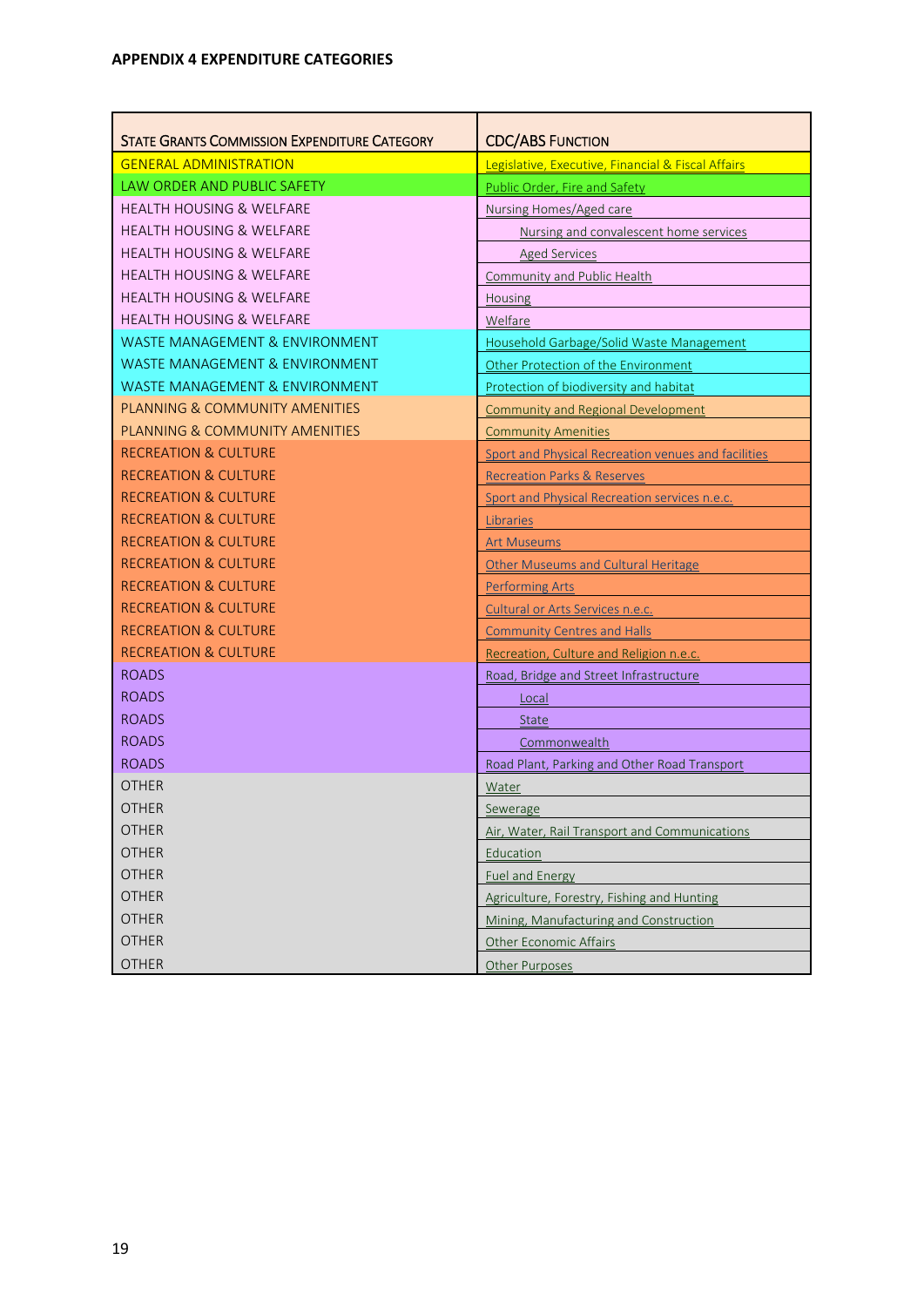#### **APPENDIX 5 PROPOSED SEIFA IRSD COST ADJUSTOR ‐ (ALL COUNCILS)**

|                             |            |              | Pop Weighted Avg (PWA) |                  | <b>COST ADJUSTOR</b>      |               |               |            |                     |                           |
|-----------------------------|------------|--------------|------------------------|------------------|---------------------------|---------------|---------------|------------|---------------------|---------------------------|
|                             | Population | <b>SEIFA</b> |                        |                  |                           | <b>RAW CA</b> | Range         | Ranged     |                     |                           |
|                             | 2017p      | Rate         | Index                  | STEP 1           | STEP <sub>2</sub>         |               |               | Factor     | CA                  | Rank                      |
|                             | а          | b            | $c = b / Avg b$        | $d = a \times c$ | $e = \Sigma d / \Sigma a$ |               | $f = c / e$   | RF->19.826 | $g = (c+RF)/(e+RF)$ |                           |
| Break O'Day                 | 6 1 6 7    | 894          | 1.80                   | 11 107           |                           |               | 1.238         |            | 1.016               | 6                         |
| Brighton                    | 16872      | 871          | 1.92                   | 32 474           |                           |               | 1.323         |            | 1.022               | $\ensuremath{\mathsf{3}}$ |
| Burnie                      | 19 2 45    | 915          | 1.69                   | 32 489           |                           |               | 1.160         |            | 1.011               | 9                         |
| <b>Central Coast</b>        | 21 908     | 952          | 1.49                   | 32 626           |                           |               | 1.024         |            | 1.002               | 18                        |
| <b>Central Highlands</b>    | 2 1 3 9    | 891          | 1.82                   | 3887             |                           |               | 1.249         |            | 1.017               | 4                         |
| Circular Head               | 8 1 4 5    | 940          | 1.55                   | 12 6 5 5         |                           |               | 1.068         |            | 1.005               | 17                        |
| Clarence                    | 55 659     | 1002         | 1.22                   | 67928            |                           |               | 0.839         |            | 0.989               | 27                        |
| <b>Derwent Valley</b>       | 10 148     | 893          | 1.81                   | 18 3 32          |                           |               | 1.242         |            | 1.017               | $\overline{5}$            |
| Devonport                   | 25 3 17    | 902          | 1.76                   | 44 509           |                           |               | 1.208         |            | 1.014               | $\overline{7}$            |
| Dorset                      | 6715       | 918          | 1.67                   | 11 2 28          |                           |               | 1.149         |            | 1.010               | 11                        |
| Flinders                    | 943        | 967          | 1.41                   | 1 3 2 8          |                           |               | 0.968         |            | 0.998               | 22                        |
| George Town                 | 6846       | 857          | 2.00                   | 13 692           |                           |               | 1.375         |            | 1.026               | $\mathbf{1}$              |
| <b>Glamorgan Spring Bay</b> | 4555       | 939          | 1.56                   | 7 1 0 2          |                           |               | 1.072         |            | 1.005               | 15                        |
| Glenorchy                   | 46 790     | 906          | 1.74                   | 81 254           |                           |               | 1.194         |            | 1.013               | $\bf 8$                   |
| Hobart                      | 52 191     | 1043         | 1.00                   | 52 191           |                           |               | 0.687         |            | 0.979               | 29                        |
| <b>Huon Valley</b>          | 16919      | 962          | 1.44                   | 24 287           |                           |               | 0.987         |            | 0.999               | 20                        |
| Kentish                     | 6319       | 939          | 1.56                   | 9852             |                           |               | 1.072         |            | 1.005               | 15                        |
| King Island                 | 1614       | 988          | 1.30                   | 2 0 9 1          |                           |               | 0.891         |            | 0.993               | 25                        |
| Kingborough                 | 36 734     | 1038         | 1.03                   | 37721            |                           |               | 0.706         |            | 0.980               | 28                        |
| Latrobe                     | 11 108     | 970          | 1.39                   | 15 4 68          |                           |               | 0.957         |            | 0.997               | 23                        |
| Launceston                  | 67 004     | 936          | 1.58                   | 105 549          |                           |               | 1.083         |            | 1.006               | 14                        |
| <b>Meander Valley</b>       | 19583      | 976          | 1.36                   | 26 637           |                           |               | 0.935         |            | 0.996               | 24                        |
| <b>Northern Midlands</b>    | 13 1 28    | 959          | 1.45                   | 19 057           |                           |               | 0.998         |            | 1.000               | 19                        |
| Sorell                      | 14 6 48    | 965          | 1.42                   | 20 791           |                           |               | 0.976         |            | 0.998               | 21                        |
| Southern Midlands           | 6 1 0 3    | 934          | 1.59                   | 9679             |                           |               | 1.090         |            | 1.006               | 13                        |
| Tasman                      | 2 3 8 9    | 917          | 1.68                   | 4 0 0 7          |                           |               | 1.153         |            | 1.010               | 10                        |
| Waratah-Wynyard             | 13791      | 925          | 1.63                   | 22 540           |                           |               | 1.123         |            | 1.008               | 12                        |
| <b>West Coast</b>           | 4 1 7 6    | 869          | 1.94                   | 8083             |                           |               | 1.330         |            | 1.023               | $\overline{2}$            |
| West Tamar                  | 23 7 21    | 1000         | 1.23                   | 29 20 5          |                           |               | 0.846         |            | 0.989               | 26                        |
| <b>STATE TOTAL</b>          | 520 877    |              | 1.5523                 | 757 770          | $PWA = 1.455$             |               | $PWA = 1.000$ |            | $PWA = 1.000$       |                           |
|                             | Min Value: | 857          | $\mathbf 2$            |                  |                           |               | $max = 1.375$ |            | $max = 1.026$       |                           |
|                             | Max Value: | 1043         | $\mathbf{1}$           |                  |                           |               | $min = 0.687$ |            | $min = 0.979$       |                           |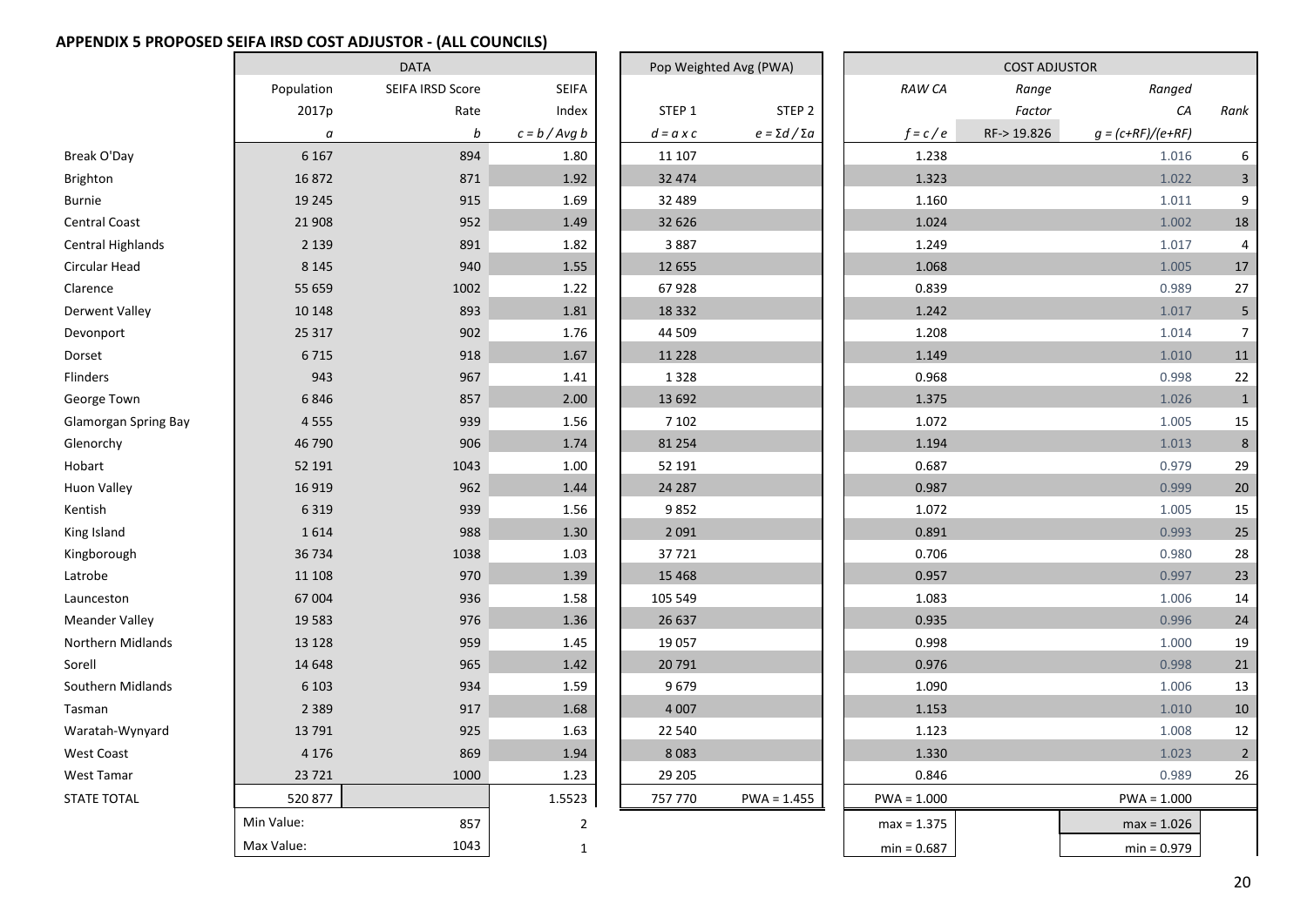#### **APPENDIX 6 COST ADJUSTOR APPLICATION MATRIX**

| CURRENT UNEMPLOYMENT COST ADJUSTOR MATRIX<br><b>APPLICATION</b>  |                  | <-- ABSENTEE<br>POPN                                                                                | CLIMATE   | <b>DISPERSION</b> | <b>ISOLATION</b> | POPN<br>DECLINE     | <-- REGIONAL<br>RESPNSIB | <- SCALE<br>(ADMIN)  | <b>SCALE</b><br>(OTHER) | <b>TOURISM</b> | <b>U/EMPLOYMENT</b> | <--WORKER<br>INFLUX |
|------------------------------------------------------------------|------------------|-----------------------------------------------------------------------------------------------------|-----------|-------------------|------------------|---------------------|--------------------------|----------------------|-------------------------|----------------|---------------------|---------------------|
|                                                                  | Largest CA shift | 33.8%                                                                                               | 10.1%     | 20.0%             | 30.1%            | 5.4%                | 34.2%                    | 200.0%               | 50.0%                   | 9.0%           | 14.5%               | 5.9%                |
|                                                                  |                  | STEP 2. ALLOCATE COST ADJUSTORS (X), TO EACH EXPENDITURE CATEGORY (Y)                               |           |                   |                  |                     |                          |                      |                         |                |                     |                     |
| <b>GENERAL ADMIN</b>                                             |                  |                                                                                                     |           |                   |                  |                     |                          |                      |                         |                |                     |                     |
| <b>EDUCATION HH&amp;W</b>                                        |                  |                                                                                                     |           |                   |                  |                     |                          |                      |                         |                | $\mathbf{I}$        |                     |
| LAW ORDER PUB SAFETY                                             |                  |                                                                                                     |           |                   |                  |                     |                          |                      |                         |                | T                   |                     |
| PLANNG & COMM AMENITIES                                          |                  |                                                                                                     |           |                   |                  |                     |                          |                      |                         |                |                     |                     |
| <b>WASTE MGT &amp; ENVIRONMT</b>                                 |                  |                                                                                                     |           |                   |                  |                     |                          |                      |                         |                |                     |                     |
| <b>RECREAT &amp; CULTURE</b>                                     |                  |                                                                                                     |           |                   |                  |                     |                          |                      |                         |                |                     |                     |
| <b>OTHER</b>                                                     |                  |                                                                                                     |           |                   |                  |                     |                          |                      |                         |                |                     |                     |
|                                                                  |                  |                                                                                                     |           |                   |                  |                     |                          |                      |                         |                |                     |                     |
| SEIFA COST ADJUSTOR MATRIX<br><b>APPLICATION</b>                 |                  |                                                                                                     | --CLIMATE | - DISPERSION      | - ISOLATION      |                     |                          |                      |                         | -TOURISM       |                     |                     |
|                                                                  |                  | <-- ABSENTEE<br>POPN                                                                                |           |                   |                  | <-- POPN<br>DECLINE | <-- REGIONAL<br>RESPNSIB | <-- SCALE<br>(ADMIN) | <-- SCALE<br>(OTHER)    |                | <-- SEIFA<br>2.6% & | <--WORKER<br>INFLUX |
|                                                                  |                  | Largest CA shift<br>33.8%                                                                           | 10.1%     | 20.0%             | 30.1%            | 5.4%                | 34.2%                    | 200.0%               | 50.0%                   | 9.0%           | 7.5%                | 5.9%                |
|                                                                  |                  | STEP 2. ALLOCATE COST ADJUSTORS (X), TO EACH EXPENDITURE CATEGORY (Y): PROPOSAL for SEIFA Indicator |           |                   |                  |                     |                          |                      |                         |                |                     |                     |
| <b>GENERAL ADMIN</b>                                             |                  |                                                                                                     |           |                   |                  |                     |                          |                      |                         |                |                     |                     |
| <b>EDUCATION HH&amp;W</b>                                        |                  |                                                                                                     |           |                   |                  |                     |                          |                      |                         |                |                     |                     |
| LAW ORDER PUB SAFETY                                             |                  |                                                                                                     |           |                   |                  |                     |                          |                      |                         |                |                     |                     |
| PLANNG & COMM AMENITIES                                          |                  |                                                                                                     |           |                   |                  |                     |                          |                      |                         |                |                     |                     |
| <b>WASTE MGT &amp; ENVIRONMT</b><br><b>RECREAT &amp; CULTURE</b> |                  |                                                                                                     |           |                   |                  |                     |                          |                      |                         |                |                     |                     |
| <b>OTHER</b>                                                     |                  |                                                                                                     |           |                   |                  |                     |                          |                      |                         |                |                     |                     |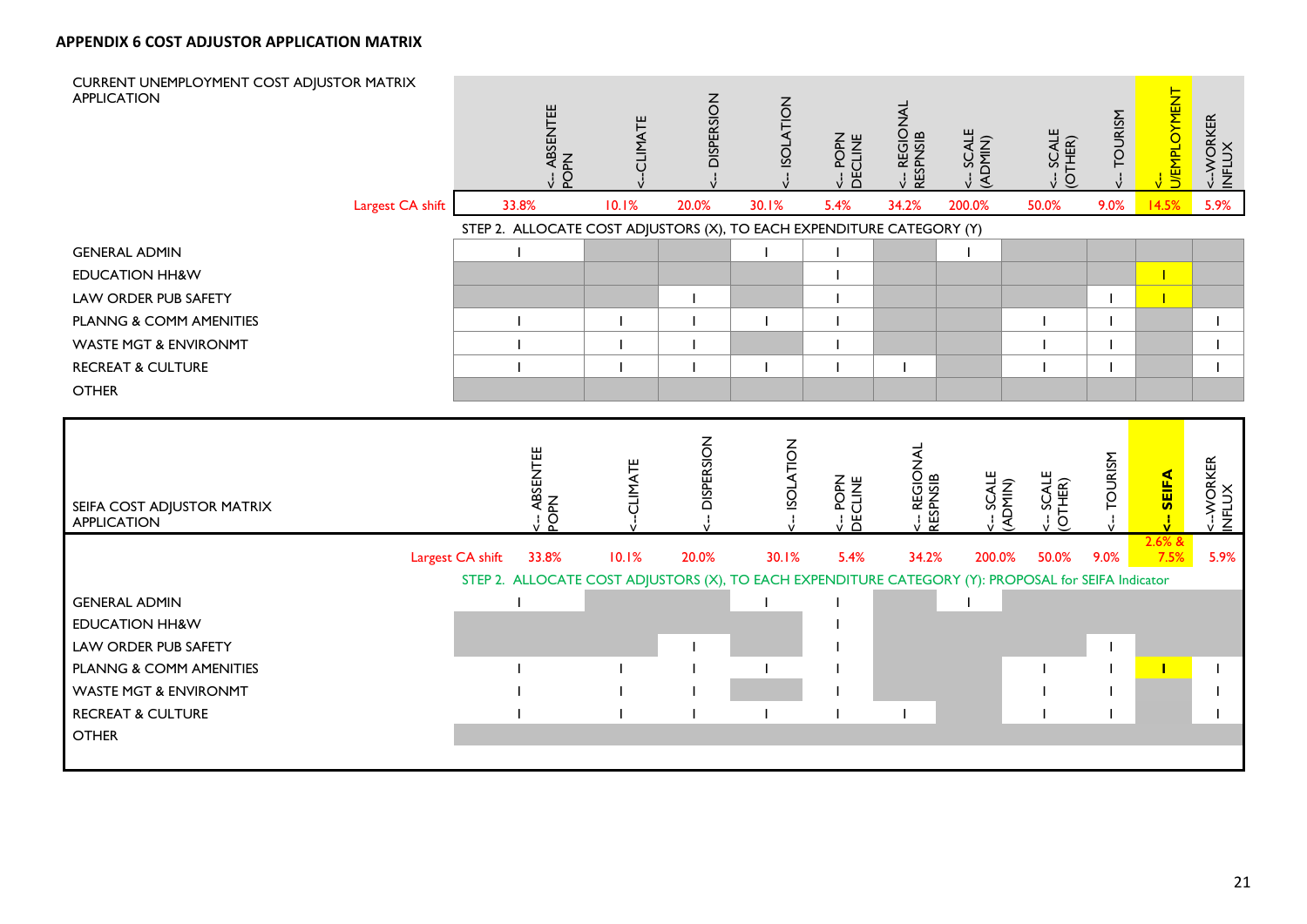| APPENDIX 7 PROPOSED SEIFA IRSD COST ADJUSTOR - (ALL COUNCILS) - The effect of the SEIFA Cost Adjustor on each expenditure category (2016-17 Data) |
|---------------------------------------------------------------------------------------------------------------------------------------------------|
|---------------------------------------------------------------------------------------------------------------------------------------------------|

|                             | ADMINISTRATION<br><b>GENERAL</b> | HEALTH HOUSING<br>AND WELFARE | LAW ORDER AND<br>PUBLIC SAFETY | COMMUNITY<br>PLANNING &<br>AMENITIES | ENVIRONMENT<br>MANAGEMENT<br>WASTE<br>AND | RECREATION AND<br>CULTURE | <b>OTHER</b> | EXPENDITURE<br>EFFECT<br><b>TOTAL</b> | EXPENDITURE<br>CATEGORIES<br>APPLICABLE<br><b>IMPACT ON</b> | <b>IMPACT ON NON-</b><br>EXPENDITURE<br><b>ROADS</b> | <b>INPACT</b><br>RANK - % IMPACT<br>ON NON-ROADS |
|-----------------------------|----------------------------------|-------------------------------|--------------------------------|--------------------------------------|-------------------------------------------|---------------------------|--------------|---------------------------------------|-------------------------------------------------------------|------------------------------------------------------|--------------------------------------------------|
| Break O'Day                 | $+0$                             | $+0$                          | $+0$                           | $+10647$                             | $+0$                                      | $+0$                      | $+0$         | $+10647$                              | $+2.8%$                                                     | $+0.2%$                                              | 6                                                |
| Brighton                    | $+0$                             | $+0$                          | $+0$                           | $+39530$                             | $+0$                                      | $+0$                      | $+ 0$        | +39530                                | $+3.8%$                                                     | $+0.3%$                                              | 3                                                |
| <b>Burnie</b>               | $+0$                             | $+0$                          | $+0$                           | $+22392$                             | $+0$                                      | $+0$                      | $+ 0$        | $+22392$                              | $+1.9%$                                                     | $+0.1%$                                              | 9                                                |
| <b>Central Coast</b>        | $+0$                             | $+0$                          | $+0$                           | $+3763$                              | $+0$                                      | $+0$                      | $+ 0$        | $+3763$                               | $+0.3%$                                                     | $+0.0%$                                              | 18                                               |
| <b>Central Highlands</b>    | $+0$                             | $+0$                          | $+0$                           | $+3865$                              | $+0$                                      | $+0$                      | $+ 0$        | $+3865$                               | $+2.9%$                                                     | $+0.2%$                                              | $\overline{\mathcal{A}}$                         |
| Circular Head               | $+0$                             | $+0$                          | $+ 0$                          | $+4019$                              | $+0$                                      | $+0$                      | $+ 0$        | $+4019$                               | $+0.8%$                                                     | $+0.1%$                                              | 17                                               |
| Clarence                    | $+0$                             | $+0$                          | $+ 0$                          | $-65036$                             | $+0$                                      | $+0$                      | $+ 0$        | $-65036$                              | $-1.9%$                                                     | $-0.1%$                                              | 27                                               |
| <b>Derwent Valley</b>       | $+0$                             | $+0$                          | $+ 0$                          | $+17792$                             | $+0$                                      | $+0$                      | $+ 0$        | $+17792$                              | $+2.8%$                                                     | $+0.2%$                                              | 5                                                |
| Devonport                   | $+0$                             | $+0$                          | $+ 0$                          | $+38279$                             | $+0$                                      | $+0$                      | $+0$         | +38 279                               | $+2.4%$                                                     | $+0.2%$                                              | $\boldsymbol{7}$                                 |
| Dorset                      | $+0$                             | $+ 0$                         | $+ 0$                          | $+7273$                              | $+0$                                      | $+0$                      | $+ 0$        | $+7273$                               | $+1.7%$                                                     | $+0.1%$                                              | 11                                               |
| Flinders                    | $+0$                             | $+0$                          | $+0$                           | $-217$                               | $+0$                                      | $+0$                      | $+0$         | $-217$                                | $-0.4%$                                                     | $-0.0%$                                              | 22                                               |
| George Town                 | $+0$                             | $+0$                          | $+0$                           | $+18609$                             | $+0$                                      | $+0$                      | $+0$         | $+18609$                              | $+4.4%$                                                     | $+0.3%$                                              | $\boldsymbol{1}$                                 |
| <b>Glamorgan Spring Bay</b> | $+0$                             | $+0$                          | $+0$                           | $+2370$                              | $+0$                                      | $+0$                      | $+0$         | $+2370$                               | $+0.8%$                                                     | $+0.1%$                                              | 15                                               |
| Glenorchy                   | $+0$                             | $+0$                          | $+0$                           | $+65730$                             | $+0$                                      | $+0$                      | $+0$         | $+65730$                              | $+2.3%$                                                     | $+0.2%$                                              | 8                                                |
| Hobart                      | $+0$                             | $+0$                          | $+0$                           | $-118342$                            | $+0$                                      | $+0$                      | $+0$         | $-118342$                             | $-3.7%$                                                     | $-0.2%$                                              | 29                                               |
| <b>Huon Valley</b>          | $+0$                             | $+0$                          | $+0$                           | $-1629$                              | $+0$                                      | $+0$                      | $+ 0$        | $-1629$                               | $-0.2%$                                                     | $-0.0%$                                              | 20                                               |
| Kentish                     | $+0$                             | $+0$                          | $+0$                           | $+3287$                              | $+0$                                      | $+0$                      | $+ 0$        | $+3287$                               | $+0.8%$                                                     | $+0.1%$                                              | 16                                               |
| King Island                 | $+0$                             | $+0$                          | $+0$                           | $-1280$                              | $+ 0$                                     | $+0$                      | $+0$         | $-1280$                               | $-1.3%$                                                     | $-0.1%$                                              | 25                                               |
| Kingborough                 | $+0$                             | $+0$                          | $+0$                           | $-78370$                             | $+0$                                      | $+0$                      | $+0$         | $-78370$                              | $-3.4%$                                                     | $-0.2%$                                              | 28                                               |
| Latrobe                     | $+0$                             | $+0$                          | $+0$                           | $-3452$                              | $+ 0$                                     | $+0$                      | $+0$         | $-3452$                               | $-0.5%$                                                     | $-0.0%$                                              | 23                                               |
| Launceston                  | $+0$                             | $+0$                          | $+0$                           | $+40245$                             | $+0$                                      | $+0$                      | $+0$         | $+40245$                              | $+1.0%$                                                     | $+0.1%$                                              | 14                                               |
| <b>Meander Valley</b>       | $+0$                             | $+0$                          | $+0$                           | $-9234$                              | $+0$                                      | $+0$                      | $+0$         | $-9234$                               | $-0.8%$                                                     | $-0.1%$                                              | 24                                               |
| Northern Midlands           | $+0$                             | $+0$                          | $+0$                           | $-208$                               | $+ 0$                                     | $+0$                      | $+0$         | $-208$                                | $-0.0%$                                                     | $-0.0%$                                              | 19                                               |
| Sorell                      | $+0$                             | $+0$                          | $+0$                           | $-2588$                              | $+ 0$                                     | $+0$                      | $+0$         | $-2588$                               | $-0.3%$                                                     | $-0.0%$                                              | 21                                               |
| Southern Midlands           | $+0$                             | $+0$                          | $+0$                           | $+3993$                              | $+ 0$                                     | $+0$                      | $+0$         | $+3993$                               | $+1.1%$                                                     | $+0.1%$                                              | 13                                               |
| Tasman                      | $+0$                             | $+0$                          | $+0$                           | $+2652$                              | $+ 0$                                     | $+0$                      | $+0$         | $+2652$                               | $+1.8%$                                                     | $+0.1%$                                              | 10                                               |
| Waratah-Wynyard             | $+0$                             | $+0$                          | $+0$                           | $+12350$                             | $+ 0$                                     | $+0$                      | $+0$         | $+12350$                              | $+1.4%$                                                     | $+0.1%$                                              | 12                                               |
| <b>West Coast</b>           | $+0$                             | $+0$                          | $+0$                           | $+10008$                             | $+ 0$                                     | $+0$                      | $+0$         | $+10008$                              | $+3.9%$                                                     | $+0.3%$                                              | $\overline{2}$                                   |
| West Tamar                  | $+0$                             | $+0$                          | $+0$                           | $-26446$                             | $+0$                                      | $+0$                      | $+0$         | $-26446$                              | $-1.8%$                                                     | $-0.1%$                                              | 26                                               |
| <b>SUM REDISTRIBUTED</b>    | 0                                | 0                             | 0                              | 306 803                              | 0                                         | 0                         | 0            | 306 803                               |                                                             |                                                      |                                                  |
| AS PROPN OF CAT EXP         | 0.000%                           | 0.000%                        | 0.000%                         | 0.555%                               | 0.000%                                    | 0.000%                    | 0.000%       |                                       | 0.951%                                                      | 0.047%                                               |                                                  |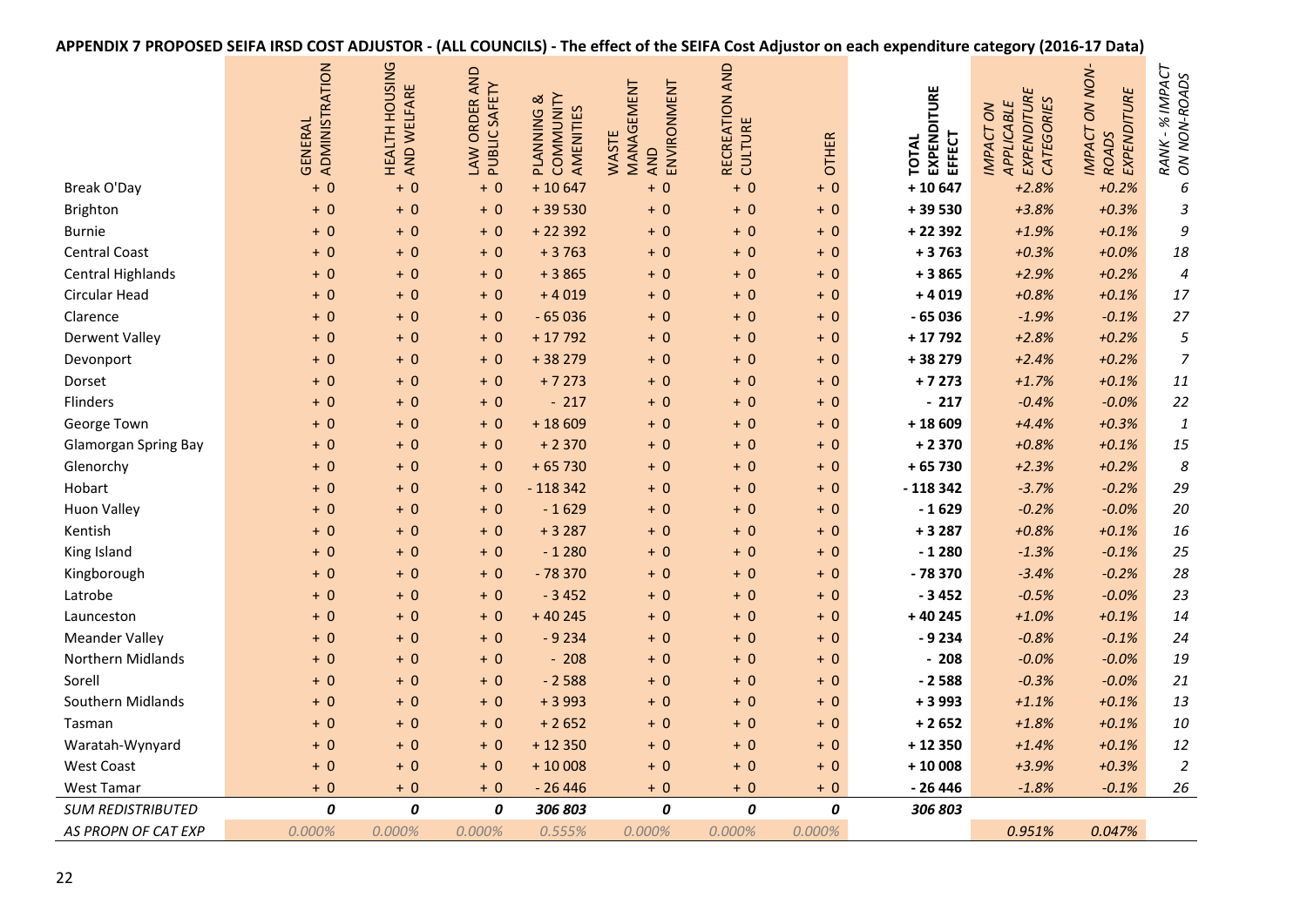#### **APPENDIX 8 PROPOSED SEIFA IRSD COST ADJUSTOR ‐ (ALL COUNCILS) ‐ increased range factor**

### **SEIFA COST ADJUSTOR (SEIFA SCORES ALL, Revised Range Factor)**

|                             |                                       |      |                 | Pop Weighted Avg (PWA) | <b>COST ADJUSTOR</b>      |               |               |                     |                         |
|-----------------------------|---------------------------------------|------|-----------------|------------------------|---------------------------|---------------|---------------|---------------------|-------------------------|
|                             | <b>SEIFA IRSD Score</b><br>Population |      | <b>SEIFA</b>    |                        |                           | <b>RAW CA</b> | Range         | <b>Ranged</b>       | Rank                    |
|                             | 2017p                                 | Rate | <b>Index</b>    | STEP 1                 | STEP <sub>2</sub>         |               | <b>Factor</b> | CA                  |                         |
|                             | a                                     | b    | $c = b / Avg b$ | $d = a \times c$       | $e = \Sigma d / \Sigma a$ | $f = c / e$   | RF > 5.777    | $g = (c+RF)/(e+RF)$ |                         |
| <b>Break O'Day</b>          | 6 1 6 7                               | 894  | 1.80            | 11 107                 |                           | 1.238         |               | 1.048               | 6                       |
| <b>Brighton</b>             | 16872                                 | 871  | 1.92            | 32 474                 |                           | 1.323         |               | 1.065               | $\mathbf{3}$            |
| <b>Burnie</b>               | 19 245                                | 915  | 1.69            | 32 489                 |                           | 1.160         |               | 1.032               | 9                       |
| <b>Central Coast</b>        | 21 908                                | 952  | 1.49            | 32 626                 |                           | 1.024         |               | 1.005               | $18\,$                  |
| <b>Central Highlands</b>    | 2 1 3 9                               | 891  | 1.82            | 3887                   |                           | 1.249         |               | 1.050               | $\overline{4}$          |
| <b>Circular Head</b>        | 8 1 4 5                               | 940  | 1.55            | 12 655                 |                           | 1.068         |               | 1.014               | $17$                    |
| Clarence                    | 55 659                                | 1002 | 1.22            | 67928                  |                           | 0.839         |               | 0.968               | 27                      |
| <b>Derwent Valley</b>       | 10 148                                | 893  | 1.81            | 18 3 32                |                           | 1.242         |               | 1.049               | $\overline{\mathbf{5}}$ |
| Devonport                   | 25 317                                | 902  | 1.76            | 44 509                 |                           | 1.208         |               | 1.042               | $\overline{7}$          |
| <b>Dorset</b>               | 6715                                  | 918  | 1.67            | 11 2 28                |                           | 1.149         |               | 1.030               | 11                      |
| <b>Flinders</b>             | 943                                   | 967  | 1.41            | 1328                   |                           | 0.968         |               | 0.994               | 22                      |
| <b>George Town</b>          | 6846                                  | 857  | 2.00            | 13 692                 |                           | 1.375         |               | 1.075               | $\mathbf 1$             |
| <b>Glamorgan Spring Bay</b> | 4555                                  | 939  | 1.56            | 7 1 0 2                |                           | 1.072         |               | 1.014               | 15                      |
| Glenorchy                   | 46 790                                | 906  | 1.74            | 81 254                 |                           | 1.194         |               | 1.039               | $\bf 8$                 |
| <b>Hobart</b>               | 52 191                                | 1043 | 1.00            | 52 191                 |                           | 0.687         |               | 0.937               | 29                      |
| <b>Huon Valley</b>          | 16919                                 | 962  | 1.44            | 24 28 7                |                           | 0.987         |               | 0.997               | $20\,$                  |
| Kentish                     | 6319                                  | 939  | 1.56            | 9852                   |                           | 1.072         |               | 1.014               | 15                      |
| <b>King Island</b>          | 1614                                  | 988  | 1.30            | 2 0 9 1                |                           | 0.891         |               | 0.978               | $25\,$                  |
| Kingborough                 | 36 734                                | 1038 | 1.03            | 37721                  |                           | 0.706         |               | 0.941               | 28                      |
| Latrobe                     | 11 108                                | 970  | 1.39            | 15 4 68                |                           | 0.957         |               | 0.991               | $23\,$                  |
| Launceston                  | 67 004                                | 936  | 1.58            | 105 549                |                           | 1.083         |               | 1.017               | 14                      |
| <b>Meander Valley</b>       | 19583                                 | 976  | 1.36            | 26 637                 |                           | 0.935         |               | 0.987               | $24\,$                  |
| <b>Northern Midlands</b>    | 13 1 28                               | 959  | 1.45            | 19 0 57                |                           | 0.998         |               | 1.000               | 19                      |
| <b>Sorell</b>               | 14 6 48                               | 965  | 1.42            | 20791                  |                           | 0.976         |               | 0.995               | 21                      |
| <b>Southern Midlands</b>    | 6 1 0 3                               | 934  | 1.59            | 9679                   |                           | 1.090         |               | 1.018               | 13                      |
| <b>Tasman</b>               | 2 3 8 9                               | 917  | 1.68            | 4 0 0 7                |                           | 1.153         |               | 1.031               | $10\,$                  |
| Waratah-Wynyard             | 13791                                 | 925  | 1.63            | 22 540                 |                           | 1.123         |               | 1.025               | 12                      |
| <b>West Coast</b>           | 4 1 7 6                               | 869  | 1.94            | 8083                   |                           | 1.330         |               | 1.066               | $\overline{2}$          |
| <b>West Tamar</b>           | 23721                                 | 1000 | 1.23            | 29 20 5                |                           | 0.846         |               | 0.969               | 26                      |
| <b>STATE TOTAL</b>          | 520 877                               |      | 1.5523          | 757 770                | $PWA = 1.455$             | $PWA = 1.000$ |               | $PWA = 1.000$       |                         |
|                             | Min Value:                            | 857  | $\mathbf{2}$    |                        |                           |               |               |                     |                         |
|                             | Max Value:                            | 1043 | $\mathbf{1}$    |                        |                           | $max = 1.375$ |               | $max = 1.075$       |                         |

min = 0.687 min = 0.937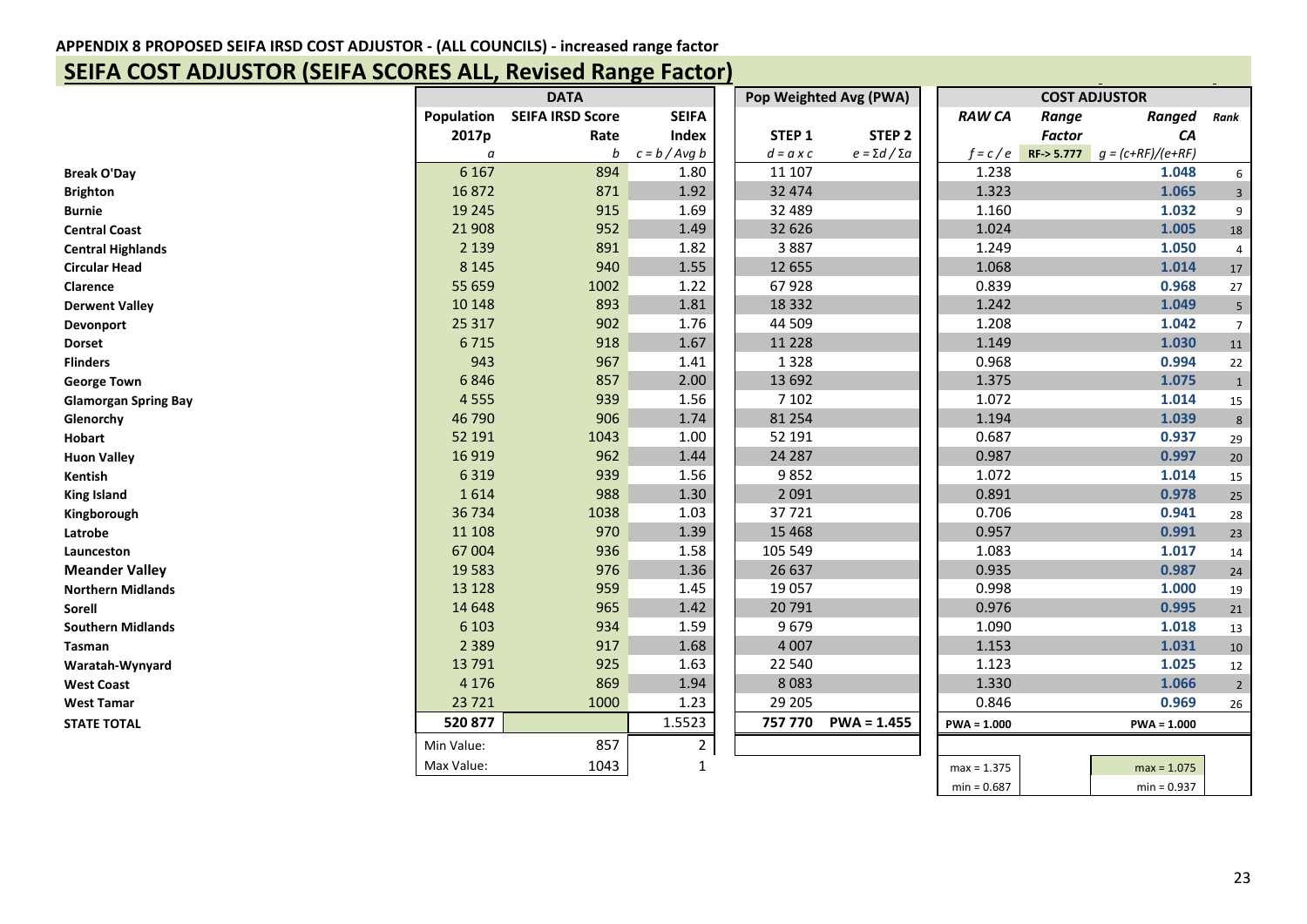#### **APPENDIX 9 PROPOSED SEIFA IRSD COST ADJUSTOR ‐ (ALL COUNCILS) ‐ Increased range factor ‐ The effect of the SEIFA Cost Adjustor on each expenditure category (2016‐17 Data)**

|                             | ADMINISTRAT<br>GENERAL<br>NOI | <b>HOUSING</b><br>WELFARE<br><b>HEALTH</b><br>AND | AND PUBLIC<br>LAW ORDER<br>SAFETY | COMMUNITY<br>PLANNING &<br>AMENITIES | MANAGEMEN<br>ENVIRONMEN<br>WASTE<br><b>TAND</b> | AND CULTURE<br>RECREATION | <b>OTHER</b> | EXPENDITURE<br>EFFECT<br>TOTAL | EXPENDITURE<br>CATEGORIES<br>APPLICABLE<br><b>IMPACT ON</b> | EXPENDITURE<br>NON-ROADS<br><b>IMPACT ON</b> | IMPACT ON<br>RANK-%       |
|-----------------------------|-------------------------------|---------------------------------------------------|-----------------------------------|--------------------------------------|-------------------------------------------------|---------------------------|--------------|--------------------------------|-------------------------------------------------------------|----------------------------------------------|---------------------------|
| Break O'Day                 | $+0$                          | $+0$                                              | $+0$                              | $+31330$                             | $+0$                                            | $+0$                      | $+0$         | +31330                         | $+8.2%$                                                     | $+0.6%$                                      | 6                         |
| Brighton                    | $+0$                          | $+0$                                              | $+0$                              | $+116324$                            | $+0$                                            | $+0$                      | $+0$         | +116324                        | $+11.1%$                                                    | $+0.8%$                                      | $\ensuremath{\mathsf{3}}$ |
| <b>Burnie</b>               | $+0$                          | $+0$                                              | $+0$                              | $+65893$                             | $+ 0$                                           | $+0$                      | $+0$         | $+65893$                       | $+5.5%$                                                     | $+0.4%$                                      | 9                         |
| <b>Central Coast</b>        | $+0$                          | $+0$                                              | $+0$                              | $+11073$                             | $+ 0$                                           | $+0$                      | $+0$         | $+11073$                       | $+0.8%$                                                     | $+0.1%$                                      | 18                        |
| <b>Central Highlands</b>    | $+0$                          | $+0$                                              | $+0$                              | $+11373$                             | $+ 0$                                           | $+0$                      | $+0$         | $+11373$                       | $+8.6%$                                                     | $+0.6%$                                      | $\pmb{4}$                 |
| Circular Head               | $+0$                          | $+0$                                              | $+0$                              | $+11826$                             | $+ 0$                                           | $+0$                      | $+0$         | $+11826$                       | $+2.3%$                                                     | $+0.2%$                                      | 17                        |
| Clarence                    | $+0$                          | $+0$                                              | $+0$                              | $-191380$                            | $+0$                                            | $+ 0$                     | $+0$         | $-191380$                      | $-5.6%$                                                     | $-0.4%$                                      | 27                        |
| <b>Derwent Valley</b>       | $+0$                          | $+0$                                              | $+0$                              | $+52355$                             | $+0$                                            | $+0$                      | $+0$         | $+52355$                       | $+8.3%$                                                     | $+0.6%$                                      | $\sqrt{5}$                |
| Devonport                   | $+0$                          | $+0$                                              | $+0$                              | $+112643$                            | $+0$                                            | $+0$                      | $+0$         | +112643                        | $+7.2%$                                                     | $+0.5%$                                      | $\overline{7}$            |
| Dorset                      | $+0$                          | $+0$                                              | $+0$                              | $+21402$                             | $+0$                                            | $+0$                      | $+0$         | $+21402$                       | $+5.1%$                                                     | $+0.3%$                                      | 11                        |
| Flinders                    | $+0$                          | $+0$                                              | $+0$                              | $-639$                               | $+0$                                            | $+0$                      | $+0$         | $-639$                         | $-1.1%$                                                     | $-0.1%$                                      | 22                        |
| George Town                 | $+0$                          | $+0$                                              | $+0$                              | $+54760$                             | $+0$                                            | $+0$                      | $+0$         | $+54760$                       | $+12.9%$                                                    | $+0.9%$                                      | $\pmb{\mathit{1}}$        |
| <b>Glamorgan Spring Bay</b> | $+0$                          | $+0$                                              | $+0$                              | $+6973$                              | $+0$                                            | $+0$                      | $+0$         | $+6973$                        | $+2.5%$                                                     | $+0.2%$                                      | 16                        |
| Glenorchy                   | $+0$                          | $+0$                                              | $+0$                              | + 193 420                            | $+0$                                            | $+0$                      | $+0$         | +193420                        | $+6.7%$                                                     | $+0.5%$                                      | 8                         |
| Hobart                      | $+0$                          | $+0$                                              | $+0$                              | $-348239$                            | $+0$                                            | $+0$                      | $+0$         | $-348239$                      | $-10.8%$                                                    | $-0.7%$                                      | 29                        |
| <b>Huon Valley</b>          | $+0$                          | $+0$                                              | $+0$                              | $-4794$                              | $+0$                                            | $+0$                      | $+0$         | $-4794$                        | $-0.5%$                                                     | $-0.0%$                                      | 20                        |
| Kentish                     | $+0$                          | $+0$                                              | $+0$                              | $+9673$                              | $+0$                                            | $+0$                      | $+0$         | $+9673$                        | $+2.5%$                                                     | $+0.2%$                                      | 15                        |
| King Island                 | $+0$                          | $+0$                                              | $+0$                              | $-3767$                              | $+0$                                            | $+0$                      | $+0$         | $-3767$                        | $-3.8%$                                                     | $-0.3%$                                      | 25                        |
| Kingborough                 | $+0$                          | $+0$                                              | $+0$                              | $-230617$                            | $+ 0$                                           | $+0$                      | $+0$         | $-230617$                      | $-10.1%$                                                    | $-0.7%$                                      | 28                        |
| Latrobe                     | $+0$                          | $+0$                                              | $+0$                              | $-10157$                             | $+0$                                            | $+0$                      | $+0$         | $-10157$                       | $-1.5%$                                                     | $-0.1%$                                      | 23                        |
| Launceston                  | $+0$                          | $+0$                                              | $+0$                              | $+118427$                            | $+0$                                            | $+0$                      | $+0$         | +118427                        | $+2.9%$                                                     | $+0.2%$                                      | 14                        |
| <b>Meander Valley</b>       | $+0$                          | $+0$                                              | $+0$                              | $-27174$                             | $+0$                                            | $+0$                      | $+0$         | $-27174$                       | $-2.2%$                                                     | $-0.2%$                                      | 24                        |
| Northern Midlands           | $+0$                          | $+0$                                              | $+0$                              | $-613$                               | $+0$                                            | $+0$                      | $+0$         | $-613$                         | $-0.1%$                                                     | $-0.0%$                                      | 19                        |
| Sorell                      | $+0$                          | $+0$                                              | $+0$                              | $-7617$                              | $+0$                                            | $+0$                      | $+0$         | $-7617$                        | $-0.8%$                                                     | $-0.1%$                                      | 21                        |
| Southern Midlands           | $+0$                          | $+0$                                              | $+0$                              | $+11750$                             | $+0$                                            | $+0$                      | $+0$         | $+11750$                       | $+3.1%$                                                     | $+0.2%$                                      | 13                        |
| Tasman                      | $+0$                          | $+0$                                              | $+0$                              | $+7803$                              | $+0$                                            | $+0$                      | $+0$         | $+7803$                        | $+5.3%$                                                     | $+0.4%$                                      | 10                        |
| Waratah-Wynyard             | $+0$                          | $+0$                                              | $+0$                              | $+36341$                             | $+0$                                            | $+0$                      | $+0$         | $+36341$                       | $+4.3%$                                                     | $+0.3%$                                      | 12                        |
| <b>West Coast</b>           | $+0$                          | $+0$                                              | $+0$                              | $+29450$                             | $+0$                                            | $+0$                      | $+0$         | +29450                         | $+11.4%$                                                    | $+0.8%$                                      | $\boldsymbol{2}$          |
| West Tamar                  | $+0$                          | $+0$                                              | $+0$                              | $-77821$                             | $+ 0$                                           | $+0$                      | $+0$         | $-77821$                       | $-5.3%$                                                     | $-0.4%$                                      | 26                        |
| <b>SUM REDISTRIBUTED</b>    | 0                             | 0                                                 | 0                                 | 902 817                              | 0                                               | 0                         | 0            | 902 817                        |                                                             |                                              |                           |
| AS PROPN OF CAT EXP         | 0.000%                        | 0.000%                                            | 0.000%                            | 1.634%                               | 0.000%                                          | 0.000%                    | 0.000%       |                                | 2.798%                                                      | 0.139%                                       |                           |